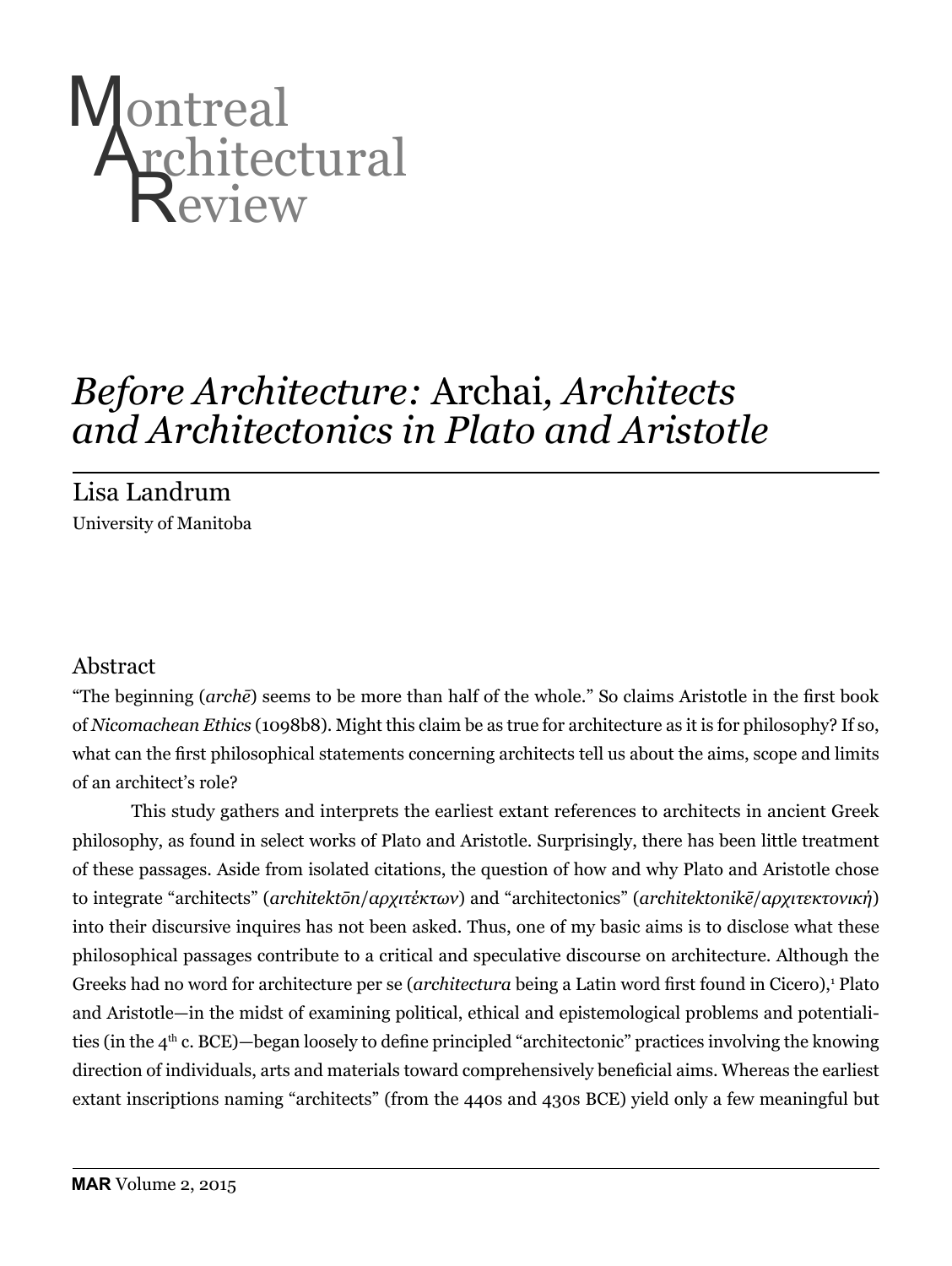largely techno-bureaucratic details,<sup>2</sup> and Herodotus' *Histories* (from the same decades) merely credit select "architects" with a disparate assortment of "wonders" (*thaumata*),<sup>3</sup> the philosophical sources introduced below open more precisely articulable questions concerning what architects ought to know, do and desire.

As I have shown elsewhere, philosophical thinking about architectural practice was prefigured by dramatizations of architectural acts, as shown by the inclusion of "architects" and "architecting" (*αρχιτεκτόνειν*) in select scripts of Athenian drama. Indeed, the earliest extant *architektōn* in Greek literature is found neither in inscriptions nor historical prose, but (arguably) in a fragmentary etiological drama by Aeschylus (staged in 476 BCE), wherein a personified Justice (daughter of Zeus) is presumed "to architect" proportionate order.4 About fifty years later, in the wake of Pericles' ambitious building program and while Herodotus' *Histories* were circulating in Athens, Euripides and Aristophanes featured more medial (and mortal) architect-protagonists. Amid grave dangers, these agents—called "architects" and called upon "to architect"—dared to initiate and lead collaborative schemes aimed at restoring social order, regional peace, levity, and even *theōria*. 5 These dramatizations, together with the philosophical passages following them, represent substantial yet largely overlooked contributions to the beginnings of architectural theory.

Bearing these precedents in mind, the "architect" and "architectonic" terms of Plato and Aristotle will be our guide to renewed inquiry into the *archē* of architecture. While some may be eager to brush these old words aside, this study seeks to grasp them afresh, taking them up as clues to discursive contexts that open onto cultural problems and possibilities, still comparable and instructive to our own.

#### Plato: Toward a Syncritical, Synthetic and True Technē

The dialogues of Plato have been profoundly influential in shaping architectural theory, at least since the Renaissance. This is true particularly of dialogues concerning the constitution of the *polis*, such as the *Republic, Timeaus, Critias* and *Laws*, wherein Plato's interlocutors provide seminal formulations of topics still pertinent to present-day architectural discourse. Such topics include: the desire for ideal cities; notions of ideal forms; the paradigmatic role of geometry; nuances of representation; mimetic correlations of body, city and world; the generative primacy of space; and the nature of the beautiful—a topic also central to the *Symposium, Phaedrus* and *Philebus*. However, as architecturally relevant as all this may be, not one of these dialogues mentions the Greek word *architektōn*. Even *Timaeus* is bereft of architects. The maker of the cosmos featured in this dialogue is not called architect; rather, he is a *dēmiurgos*, one who performs "work" (*ergos*) for the "people" (*dēmos*). This distinction should not be overdrawn, since a *dēmiurgos* was a general designation inclusive of architects, and the demiurge in *Timaeus* is also qualified with *tektōn* terminology.6 Nonetheless, an inquiry into the beginnings of architectural theory must tackle the two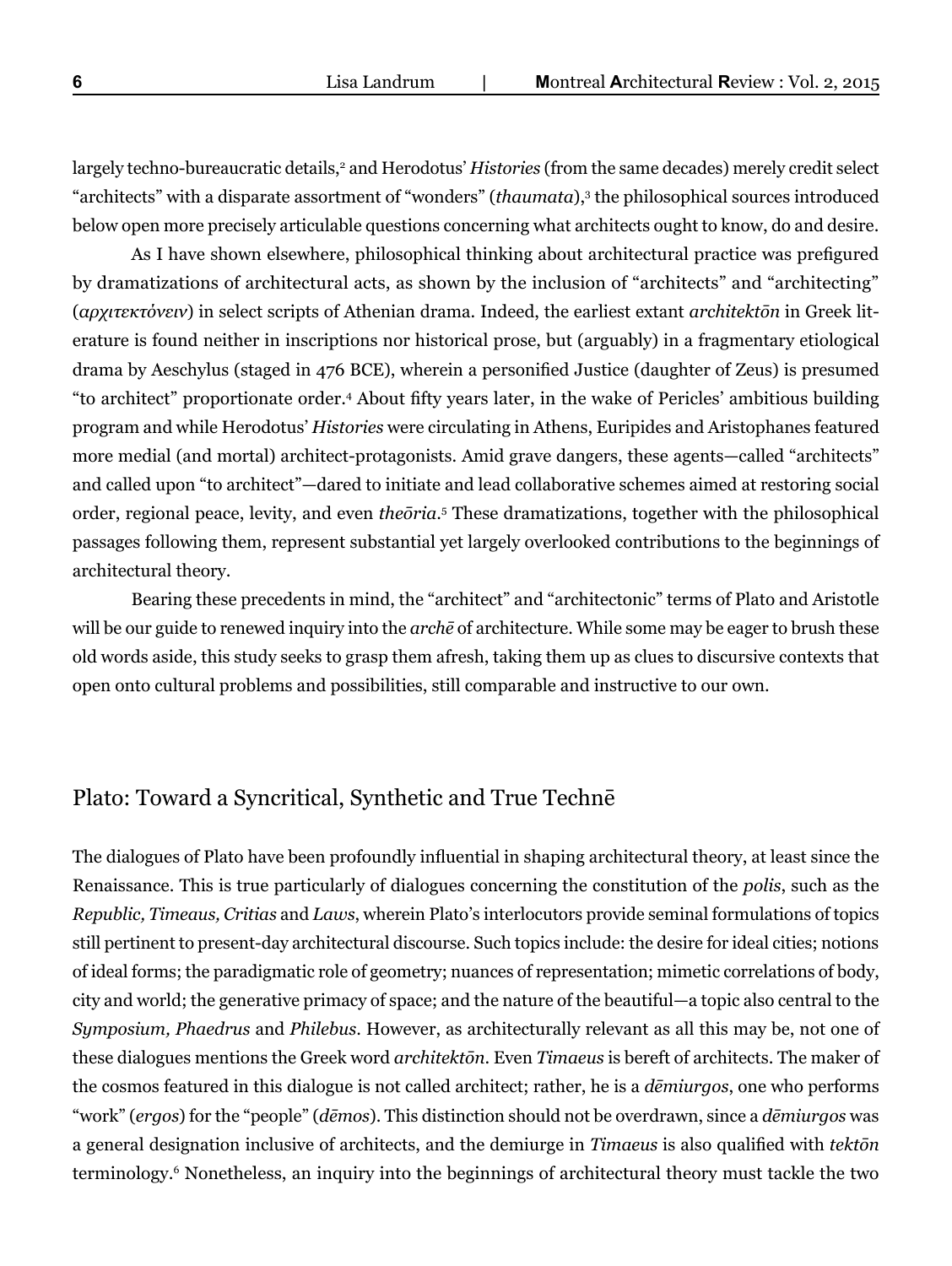dialogues where Plato actually does involve "architects": the *Statesman* and the *Gorgias*. In doing so, we discover that these dialogues explore topics concerned less with the physical and geometrical premises of cities (and cosmos), and more with the words and deeds, the intentions and practices, of leading civic agents—those who ought to guide fellow citizens toward discerning and manifesting what is best for the common good. As Plato suggests, such civic agents (statesmen and orators) perform roles comparable to architects.

In two dialogues grappling with the interrelated arts of politics and rhetoric, the *Statesman* and *Gorgias*, Plato introduces the example of architects to help clarify the powers and problems of civic leadership. At the beginning of the *Statesman* (*Politikos*), having established that a statesman acts less by means of hands and body and more by means of "intelligence (*synesis*) and strength of soul" (259c), the principal speaker, a Stranger from Elea, begins elaborating this peculiar mode of intelligence with a comparison to architects:

Every *architektōn*, too, is not himself engaged in work but is a leader (*archōn*) of workmen (*ergatōn*)… he furnishes cognition (*gnōsin*) and not manual work (*cheirourgian*) (259e).7

In isolation, this statement seems merely to subordinate manual workers to (presumably) more knowing architects, while rationalizing Plato's notoriously dogmatic divisions of labour. However, in discursive context, the passage opens onto broader and subtler elaborations. Immediately after separating "cognitive" (*gnōstikēn*) and "practical" (*praktikēn*) sciences, the Stranger suspects the division is not so clear-cut; for the example of architects reveals that the mode of intelligence under discussion is *both* cognitive and practical. Questioning and amending his provisional distinction, the Stranger realizes that the art (*technē*) of statesmen, like that of architects, involves leading others in dynamic situations (260a). Such a socially and practically involved agency demands not only a cognitive capacity to make critical judgments, discerning and deciding what is best on behalf of others, but also an ongoing interpretive, communicative and interactive capability to make best use of that knowledge by leading a variety other skilled individuals and arts toward mutually desired ends (260a). It would be insufficient, the Stranger contends, for those with civic obligations to judge from a distance, like a "spectator" (*theatēn,* 260c); rather, they must enact judgments by engaging an ensemble, leading others in their midst. Put another way, architects and statesmen translate decisive judgments into appropriate collaborative actions. Although their art may not be productive in isolation (in the same way that manual labourers produce artifacts), it is oriented toward external action, and thus cannot be purely cognitive. The remainder of the dialogue is devoted to elucidating this hybrid mode of practical intelligence, which the Stranger further subdivides as both discerning and directive, or critical (*kritikos*) and epitactic (*epitatikos,* 260b). Although Plato's dialectical method proceeds by logical division, his ultimate philosophical aim, as well as that of statesmen (and architects), is to foster synthetic practices and understanding.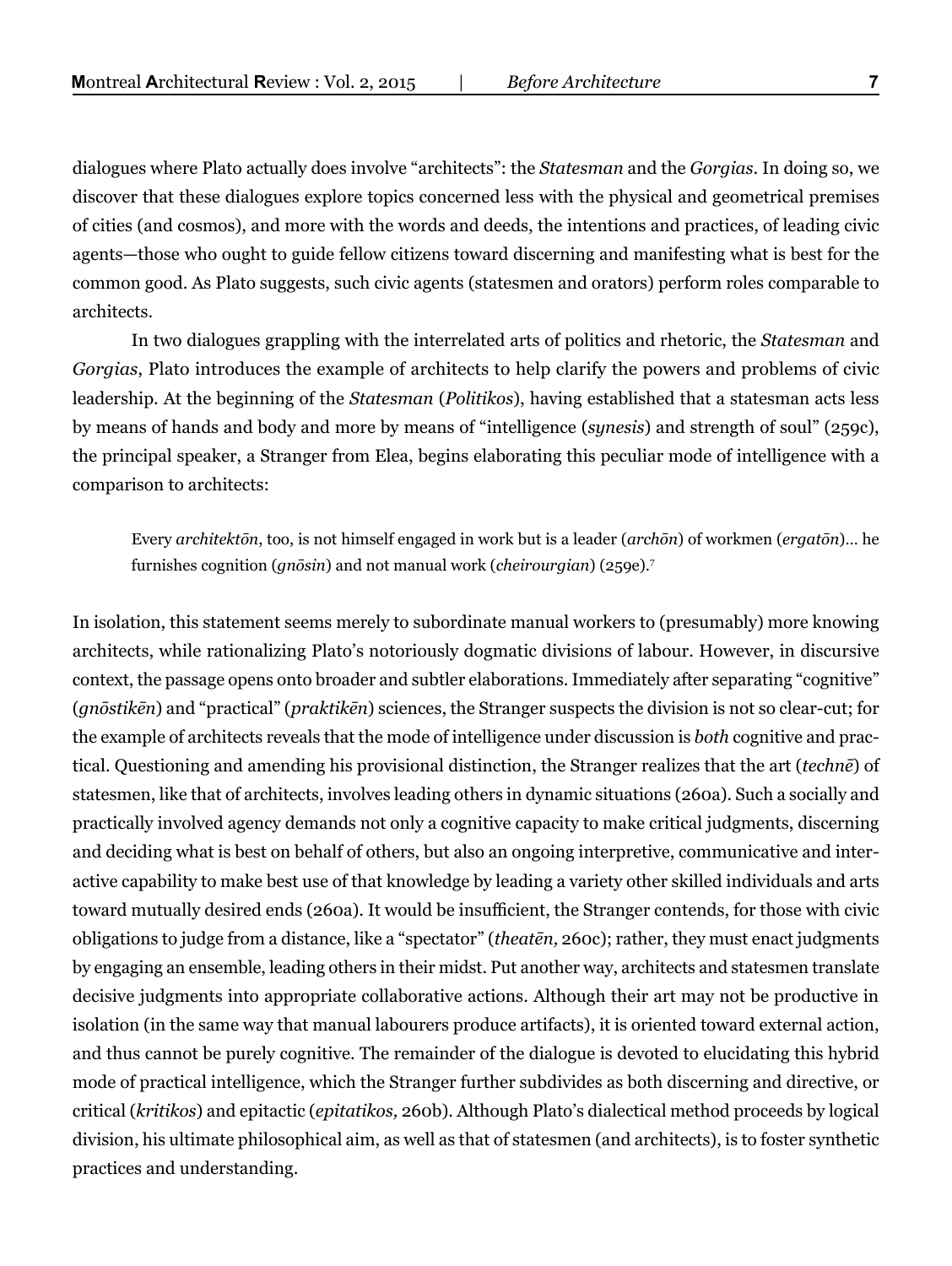Architects are not mentioned again in the *Statesman*, aside from a subsequent observation that an architect's art differs from a statesman's in that a statesman directs only animate kinds of becoming, involving living "ensouled" citizens, whereas the "architectonic (art)" (*architektonikón*) extends also to inanimate kinds of becoming, including the transformation of "soulless" building materials (261c-d). Thus, ostensibly leaving architects behind, the Stranger proceeds to elucidate the political *technē* through a variety of other revealing paradigms: comparing statesmanship, comically, to the shepherding of herd animals (261d-267d); mythically, to the periodic taming of the unruly animal cosmos by a demiurge and divine helmsman (268-274e); and, more analogically, to the art of weaving. Like weaving, the political art harmonizes a web of heterogeneous elements into a complex whole, creating unity from multiplicity by intermeshing opposites, including people of opposing but mutually reinforcing dispositions (279a-283a). This prolonged excursus into weaving—one of the dialogue's many "devices of indirection"8—draws criticism from the Stranger's interlocutor for its excessive length (283b). The Stranger, in turn, defends his elaborately detailed paradigm with a lesson on measurement. In a way that recalls Socrates' opposition to speeches "hurried on by the clock" (*Theaetetus,* 172d),9 and anticipates Aristotle's arguments for flexible rules and different kinds of precision,<sup>10</sup> the Stranger in the *Statesman* describes two modes of measuring. One involves calculating by numbers, quantifying large to small, long to short, etc.; the other, more qualitative and "difficult," entails evaluating in relation to situational contexts, customs and contingencies, in accordance to what is moderate, appropriate, timely and obliging—or, as the Stranger puts it, measuring relative to "the mean (*to metrion*), the fitting (*to prepon*), the opportune (*to kairon*), and the needful (*to deon*)" (284e). Since cities and human situations are so complex and variable, a statesman "with *phronēsis*" (prudence, or practical wisdom) would be capable of acting through the latter, more pliant and comprehensively accommodating mode of reckoning (294a-b). With this finely woven argument the Stranger defends his elaborate excursus as fitting for the topic and times, while arguing that prudent statesmen and good legislators ought to exercise flexible decision-making, appropriately adjusting judgments (to be held more tightly here, more loosely there) in relation to particular and changing circumstances. To rigidly impose fixed laws without such practical accommodation would be to disassociate wisdom from action, separating those cognitive and practical activities that statesmen (and architects) were said in the beginning of the dialogue to integrate. Moreover, in divorcing thinking from doing, the imposition of fixed laws would risk destroying all the arts, making the city "altogether unlivable," as the interlocutors fear (299e).11 Thus, only an intelligently practical *technē*—also qualified as a combinatory "*syncritical* art" (283a) and "*synthetic* science" (308c)—would, the Stranger argues, lead a city toward "beautiful, just, and good things" (309c), enabling citizens to "turn out beautifully" and "become happy" (311b-c).

Although the Stranger often seems to be cutting the city to shreds with obsessive dichotomies, there is a gradual shift of emphasis as the dialogue proceeds toward weaving the city's opposing complementarities back together again into a lively and variegated whole. The Stranger does not explicitly bring such restorative obligations back to bear on the discerning and directive capabilities of architects, but it is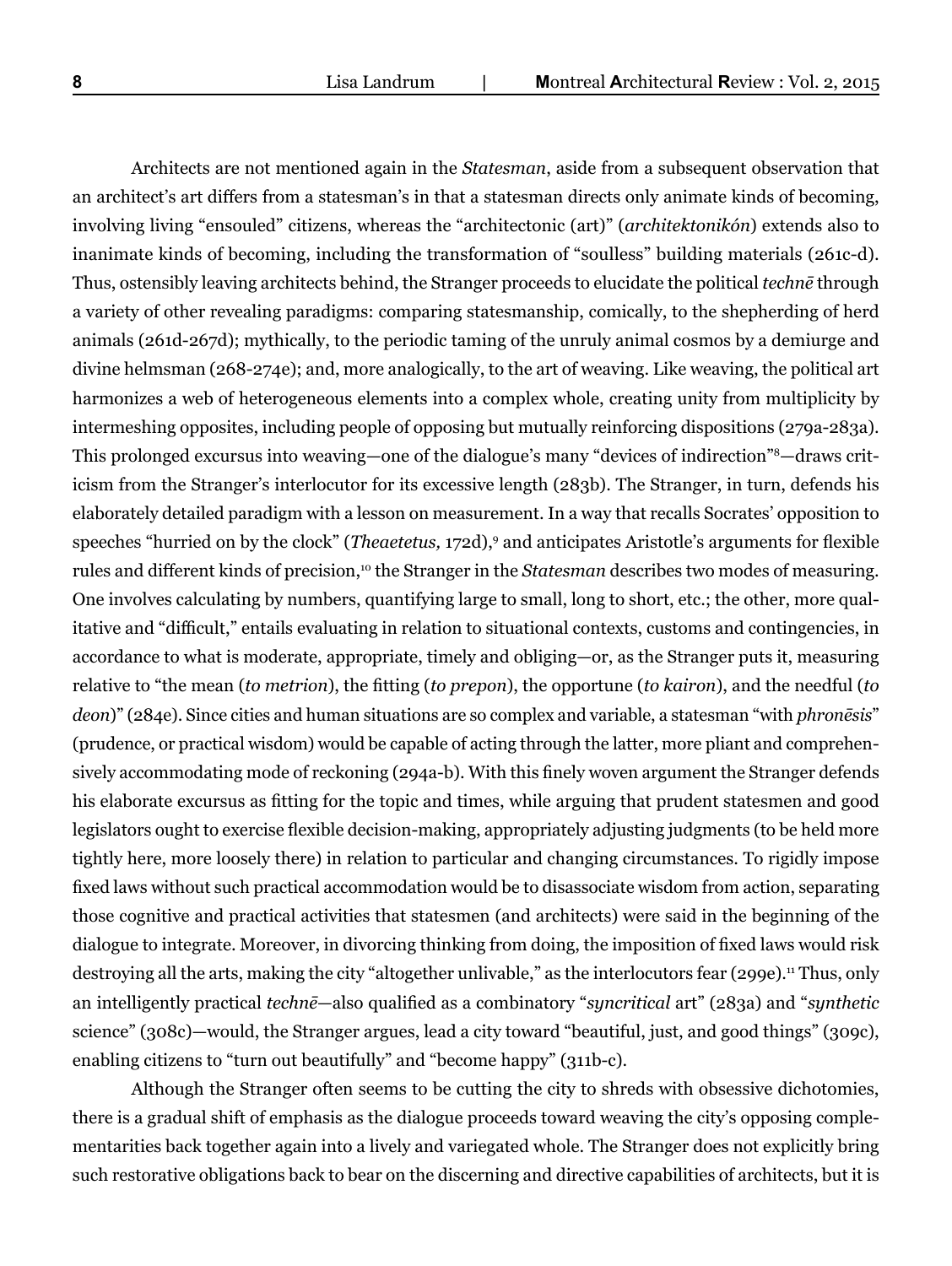productive for us to recognize their share in synthetically weaving the fabric of the *polis*; in collaboratively manifesting happy ends; and in practicing *phronēsis*—a mode of situational interpretation that, as we shall see, Aristotle associates with "architectonic intelligence."

Whereas Plato's *Statesman* investigates the discerning, directive and synthetic capabilities of political agents in ways that illuminate architectural leadership, the *Gorgias* initiates a related inquiry linking political, philosophical and pedagogical ends with the discursive potential of architectural intentions.

In *Gorgias,* Socrates engages the famed rhetorician after whom the dialogue is named, challenging him and his two pupils to explain the scope and power of their art—if indeed it is an art (*technē*), or, as Socrates quips, merely a "knack" (*empeiria*, 462c). Predictably, Socrates gains the upper hand, dismissing his interlocutors' misuse of rhetoric while demonstrating how and why the art ought to be performed. Although Socrates' mention of architects in this discussion may, at first, seem inconsequential, his repeated concern for improving the *polis* and for transforming its topography with temperance (not decadence) suggests otherwise.

Near the beginning of the dialogue*,* Socrates urges Gorgias to acknowledge the limits of his rhetorical competence, saying:

Whenever there is a gathering in the city to choose doctors or shipwrights or any other *dēmiurgic* group, surely the rhetorician will not then give his advice, for it is obvious that in each such choice it is the real expert [one *most* skilled, or artistic (*technikōtaton*)] who must be selected. And when it is a question about the building of walls or equipping of harbors or dockyards, we consult, not the rhetoricians, but the *architektones* (455b).<sup>12</sup>

In response, Gorgias insists, to the contrary, that rhetoricians and statesmen, including Pericles, have indeed been successful in counseling the city on these matters, thus the advice of architects and other demiurges would be unnecessary, even unwelcome (455e-456e). As the discussion unfolds, however, it becomes clear that what's most at stake in Socrates' challenge is not simply the question of who ought to advise on matters as important as civic transformation, but the nature of the advice: to what end is the advice ultimately aiming; on what knowledge is it based; and is it fostering understanding of what is good for the city?

The long and heated debate advances through many arguments, rebuttals and digressions concerning the function of persuasion, the criterion of justice, the problem of power tending to corrupt, and the plausible bases for genuine discourse—Socrates suggests these ought to be *pathos*, *philia* and *philosophia* (common humanity, friendship and love of wisdom). In the end, Socrates, who speaks as if confronting his own unjust executioners, recounts a myth about the fair judgment of one's soul in the afterlife (523a-527e). But before delving into the underworld, Socrates returns vigorously to his concern for the physical (and moral) fabric of the living city, and to the need for proper advice on its transformation. Recalling Gorgias' dismissal of architects, Socrates agrees that the speeches of politically empowered rhetoricians, includ-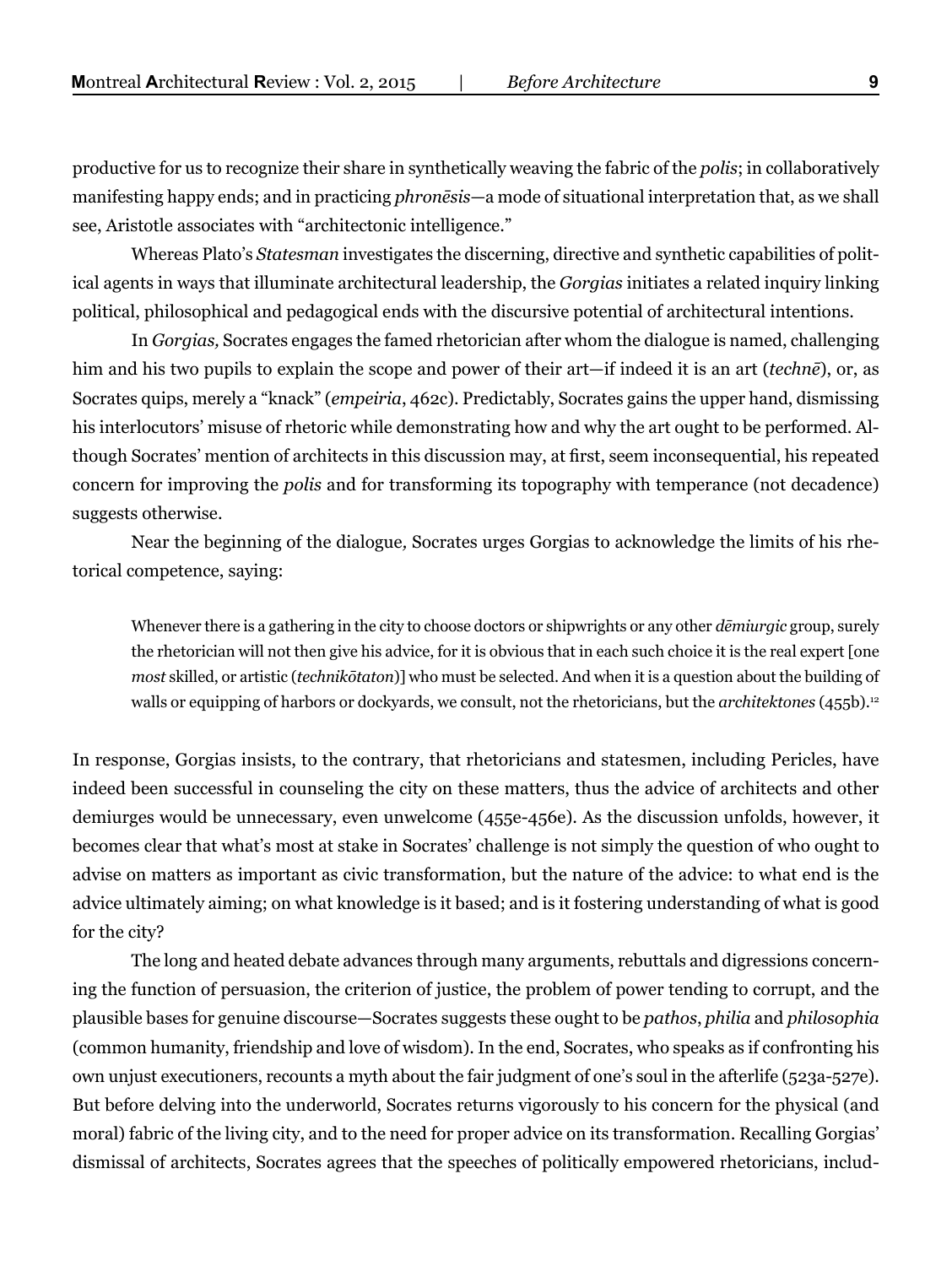ing Pericles, had indeed persuaded the people to transform Athens, but they did so improperly: for they merely succeeded in filling the Athenian landscape "with harbors and dockyards and walls and revenues and similar rubbish" (519a).<sup>13</sup> In paying no heed to "temperance and justice" and "true" persuasion these politicians failed to improve the *polis*. Instead, they made the city "swollen and festering" (518e)—a condition corresponding to the unhappy "festering" soul of an intemperate tyrant, which Socrates diagnosed earlier in the dialogue (480b).

As Eric Voegelin has emphasized, the *Gorgias* is Plato's declaration of war against corruption in Athenian society.<sup>14</sup> His enemy being the corrupting influence of false public representatives who cater inappropriately to the masses through flattery and manipulation, appealing to their self-serving and shortsighted prejudices and passions instead of attempting the more difficult task of discursively building a better society. But, even though Plato (via Socrates) reveals his disgust for corrupt imitations of political and rhetorical arts as practiced in his day, Socrates' dialogical manner of speaking demonstrates the possibility of restoring these arts to proper aims. For Socrates does not ultimately reject politics and rhetoric, rather he attempts to recalibrate them, in part, through his own example, turning them toward genuine inquiry of what constitutes true persuasion and the common good. For instance, early in the dialogue*,*  Socrates excludes himself from the tribe of demagogues he opposes, emphatically decrying, "I am no politician" (473e6). But, toward the dialogue's close, having refuted Gorgias and his unscrupulous followers, Socrates professes to be among the few Athenians who "attempt the political art *truly* (*al*ē*th*ō*s*)" (521d).15 Similarly, Socrates initially denies that rhetoric is an "art" (*technē*, 462b); but, in the end, he argues for a "true rhetoric" (517a), insisting that a properly "artistic" (*technikos*) rhetorician would strive to engender in others justice, temperance and goodness (504d-e). And this is exactly what Socrates attempts throughout the dialogue. Thus, with the force of dramatic irony, Socrates opposes a narrowly and naïvely construed *technē* by practicing a more exemplary *technē*, one that, like politicians and rhetoricians, acts through persuasive speech, but persuades toward wiser, more comprehensive, and self-questioning ends.16 Whereas his sophistic interlocutors admit to pursuing gratifying popularity, power and personal pleasure, Socrates strives to awaken in others a desire to pursue what is good for the city. Whereas the teachings of Gorgias impart opinion (*doxa*), or belief without knowledge, Socrates aims to cultivate awareness of one's own (and others') ignorance in ways that enkindle a courageous yearning for genuine knowledge via discourse. Thus, Socrates attempts to "lead the *logos*" toward both self-questioning and questioning of what is just and good for the city (461c2-3).<sup>17</sup> And what is good for the city is also good for one's soul (the ordering of soul, city and cosmos being always reciprocally mimetic of one another for Plato). In this discursively inquisitive way, Socrates demonstrates not only the ethical and philosophical potential of rhetoric, but also what has been called Plato's "pedagogical definition of politics,"18 since political competence both presupposes and produces knowledge, and because leading entails learning, and learning leading.

Aside from fostering genuine dialogue, the particulars of what Socrates deems good for the city are not disclosed. Nevertheless, the gist of his counsel is clear: transforming the *polis* ought to entail true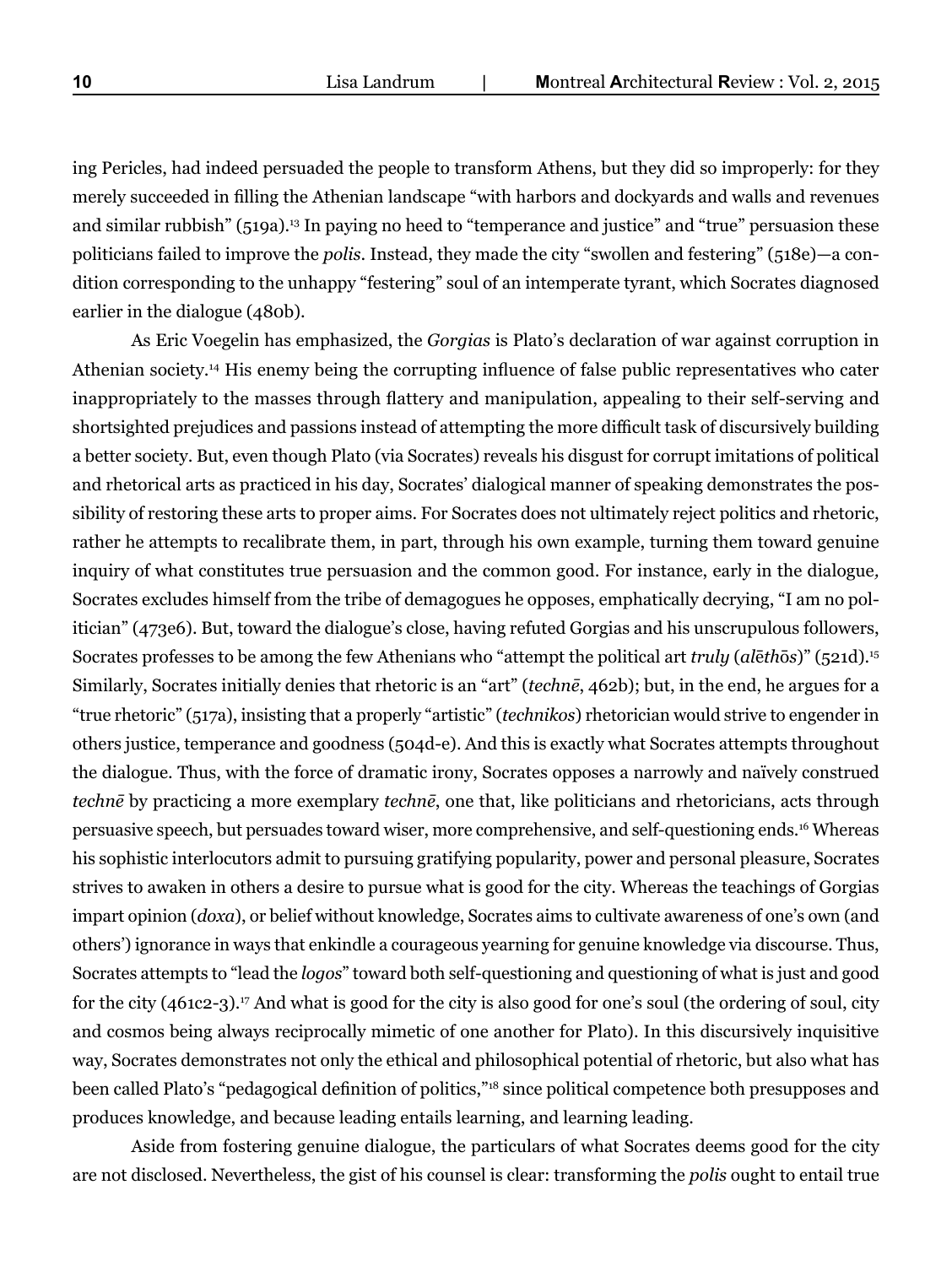persuasion—self-doubt, self-questioning, desire for self-improvement, and probing discussion with others on the most relevant and difficult questions. Through such discursive means, edifying advice concerning what is good for a city may be discerned. Whether or not the "architects" Gorgias had dismissed would have attempted such syncritical and synthetic inquiry if called upon to speak in public assembly is a question. What is important is that Socrates suggests they had an opportunity to do so. Thus, we may take Socrates' counter arguments and discursive manners in the *Gorgias* as a provocation that architects ought to attempt their own political-pedagogical *technē* truly.

With these teachings of Socrates and Plato in mind, we turn now to consider how Plato's student Aristotle continues to practice habits of thinking in ways that implicate (and incidentally clarify) knowledge, agencies and responsibilities of architects. Yet, whereas Plato's manner of persuasive inquiry is dramatized by multiple contending voices and symbolically enriched with interrelated mythic and metaphoric digressions, Aristotle's investigations proceed in more directly assertive, iterative and abstract manners. These differences, combined with the fact that Aristotle refers to architects much more frequently and diversely, calls for a less narrative and more topical approach in the following review.

#### Aristotle: Pursuing Architectonic Beginnings, Middles, Means and Ends

In his historical work on the *Constitution of Athens*, Aristotle makes a relatively simple statement about architects. Reviewing the functions of different institutions in his day, he notes that the Athenian Council is responsible for inspecting public buildings and superintending ships, whereas "the Assembly appoints architects for the ships by vote" (46).<sup>19</sup> While attesting to architects' competence extending to ship design and their obligations to democratic processes, these facts (consistent with the sort of contractual details found in ancient inscriptions) suggest little else about an architect's role. The remaining sixteen references to architects in Aristotle's extant corpus are more revealing—and complex. In seven of his philosophical works, Aristotle repeatedly draws on the example of architects, and what he calls "architectonic" arts, to qualify variously interrelated kinds of knowledge and action. Although there are instances where Aristotle discusses actualities and potentialities associated with "house-building" (*oikodomikē*), as in book theta of *Metaphysics*, and describes optimum configurations of a *polis*, as in book seven of *Politics*, these are not the thematic contexts where architects arise. Rather, like Plato, Aristotle involves architects in epistemological, ethical and political inquiries to qualify and vivify capabilities and aims associated with synthetic knowledge, practical reasoning and civic leadership.

The following review of relevant passages culminates with *Nicomachean Ethics*, where Aristotle posits politics as the most "architectonic" art and identifies the political philosopher as "architect of the end (*telos*)," i.e., of the common "good" (*agathon*) to which politics at its best aims. To understand how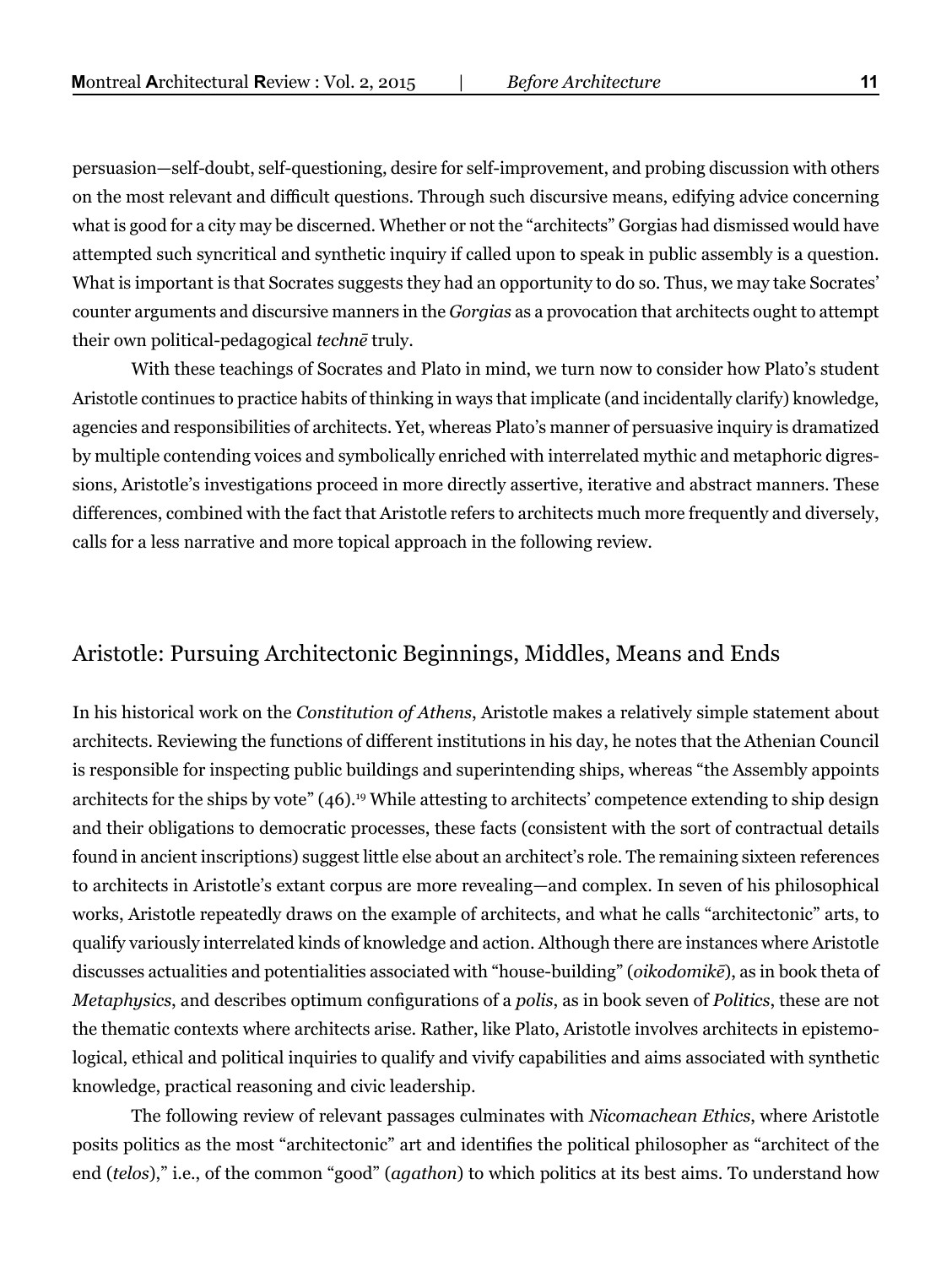and why Aristotle draws architects into a political and philosophical quest for the good, we must consider the use of "architects" in his other works, beginning from a simple starting point.

 "All men by nature desire to know." These are the generous opening words of Aristotle's *Metaphysics*. He then proceeds to outline four interrelated ways of knowing: sense perception (*aisthēsis*), experience (*empeiria*), art (*technē*), and science (*epistēmē*). It is in striving to distinguish what each mode of knowing entails that Aristotle involves architects. As he explains, perception gives rise to memory and experience, and experience underpins art and science; yet, while experience gains knowledge of particulars, art and science discern universals. In realms of production and practice, experience is invaluable, for those with experience are capable of producing well-made artifacts and performing advantageous deeds. However, arts and sciences reach for more comprehensive understanding. Put differently, whereas those with experience know "that," the others know "why," and are thus capable of explaining and teaching their art. Hence, Aristotle claims:

the architects (*architektonas*) in each *technē* are more honourable and know in a truer sense and are wiser (*sophōteros*) than the manual artisans (*cheirotechnōn*), because they know the causes of the things that are done (981a30-b2).<sup>20</sup>

Aristotle elaborates this distinction a few lines later, emphasizing it is knowledge of "first causes and the principles of things" that make the *architekton* "wiser"—having more *sophia* (981b26-982a3).<sup>21</sup>

Underlying these opening arguments of *Metaphysics* are Plato's distinctions between the focused skills of laborers and synthetic concerns of architects, as well as Aristotle's own recurring distinctions between productive, practical and theoretical knowledge. It must be noted, however, that Aristotle, throughout his various writings, does not consistently hold these distinctions, and shows architects operating in and across all three domains. Nevertheless, in *Metaphysics*, it is in articulating limits and kinds of knowledge that Aristotle divulges key aspects of what he means by "architects." Surprisingly, he refers to architects "in each" *technē*, implying each art or sphere of action has its own leading agents defined more by what they know and do than what they make; and, significantly, he asserts that their more comprehensive wisdom entails knowledge of first causes and principles.

For Aristotle, "causes" (*aitia*) and "principles" (*archai*)—better translated as "beginnings"—account for how and why actions and things come into being and become knowable. Book delta (5) of *Metaphysics*  reviews the many senses of these key terms, including the material, formal, efficient and final causes, or *teloi* (1013a24-b3); and the varieties of *archai,* ranging from tangible starting points and foundations, to elemental matter from which life originates, to basic premises and best hypotheses from which topics become comprehensible (1012b33-1013a23). *Archai* also encompass willful "choices" that initiate change, including the decisive directives and advice of civic authorities, as well as those "arts" (*technai*) that bring about transformation. In this regard, Aristotle emphasizes that "the arts, and of these especially the archi-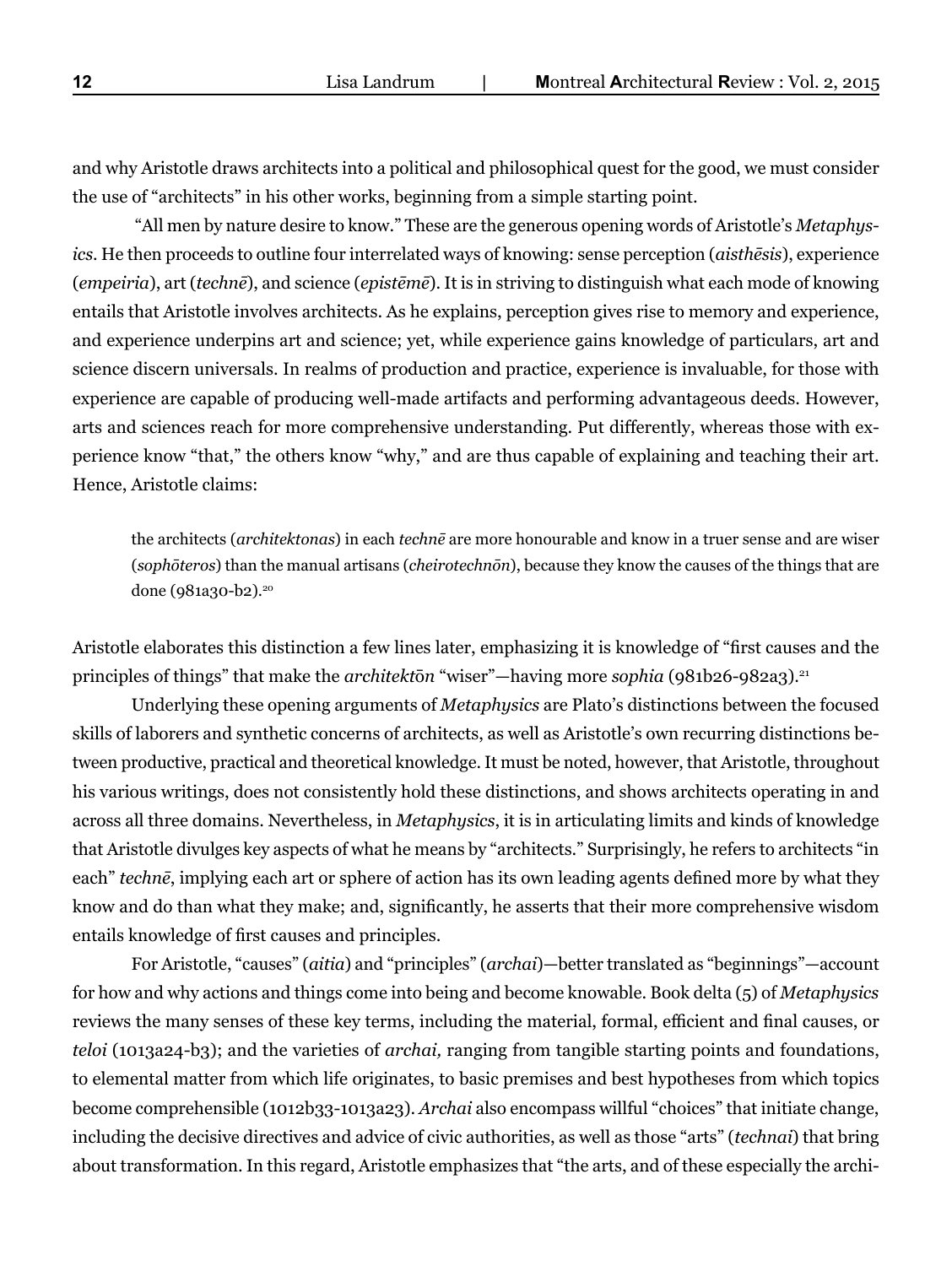tectonic arts (*architektonikai*)," are called *archai* (1013a13-14). He also clarifies that "all causes are *archai*" (1013a16), and *archai* include ends: for, as he explains elsewhere, "the end aimed at is the starting-point of our thought, the end of our thought the starting-point of action."22 Aristotle culminates his definition of beginnings with reference to ultimate ethical ends: "the good and the beautiful are the *archē* both of the knowledge and the movement of many things" (1013a22-3). So, to summarize, for Aristotle, architects and architectonic arts ought to have knowledge of *archai,* and these material, cultural and intellectual *archai*  appear to include all manner of pertinent beginnings, means and ends. As we shall see, this philosophy of *archai* outlined in *Metaphysics* helps us comprehend the manifold and reciprocal agencies embedded in the "architect of the end" in *Nicomachean Ethics.* But, what are we to make of Aristotle's surprising plurality of architects and architectonic arts?

Much as the Stranger in Plato's *Statesman* recognizes that statesmen act like architects insofar as they lead dedicated arts toward broader civic aims, Aristotle realizes that certain arts guide others. But Aristotle goes further in naming the general class of such guiding arts architectonic. In other words, "architectonic" does not solely concern the art of architects, but rather qualifies any individual or art capable of knowingly leading others to more encompassing ends. Although Aristotle comes to cast politics as the most definitive architectonic art, several revealing variations may be found in his work. For instance, ship design and navigation are architectonic arts compared to shipbuilding; on the topic of diction, elocution and rhetoric are architectonic arts compared to poetics; and an architectonic physician would be involved in judging matters concerning the art of medicine. Each of these examples warrants brief review.

In a discussion of matter and form in the *Physics*, Aristotle notes that while productive arts make material objects (such as a ship), other arts govern their ends by directing production (as would a ship's architect), and/or by understanding use (as would a ship's helmsman). Both of these directive and using arts are "architectonic" (194b2-4).23 Aristotle's example of an architectonic end user is worth elaborating: a helmsman—by knowing the sea, the weather, the stars, the destinations, the arts of steering and navigation, and the benefits and detriments of differently shaped hulls—would know a ship's overall performance and, thus, have a significant share in directing its making toward the best results. Such a user is architectonic not for knowing techniques of material construction, but for knowing the best form of use—"form" (*eidos*) entailing not merely shape, but performativity. These architectonic arts are not mutually exclusive. In the same passage Aristotle grants that some arts, like that of the "house-builder" (*oikodomos*), entail knowledge of both making and use (194a25-27). Thus, Aristotle implies that architects would know the best beginnings and ends of both production and performance—how and why what is made performs well in use. In his *Poetics* and *Politics,* he extends the architectonic qualification to arts more socially constructive.

Toward the end of his *Poetics,* having treated dramatic plot and character, Aristotle turns to the topic of "diction" (*lexis*). However, he claims the theory of diction belongs not to poetry but to the actor's art of elocution, and the "*architectonikēn*" art, by which he implies rhetoric, or possibly the art of dramatic direction (1456b11)*.* Whereas poetry is responsible for poetic composition, and elocution concerns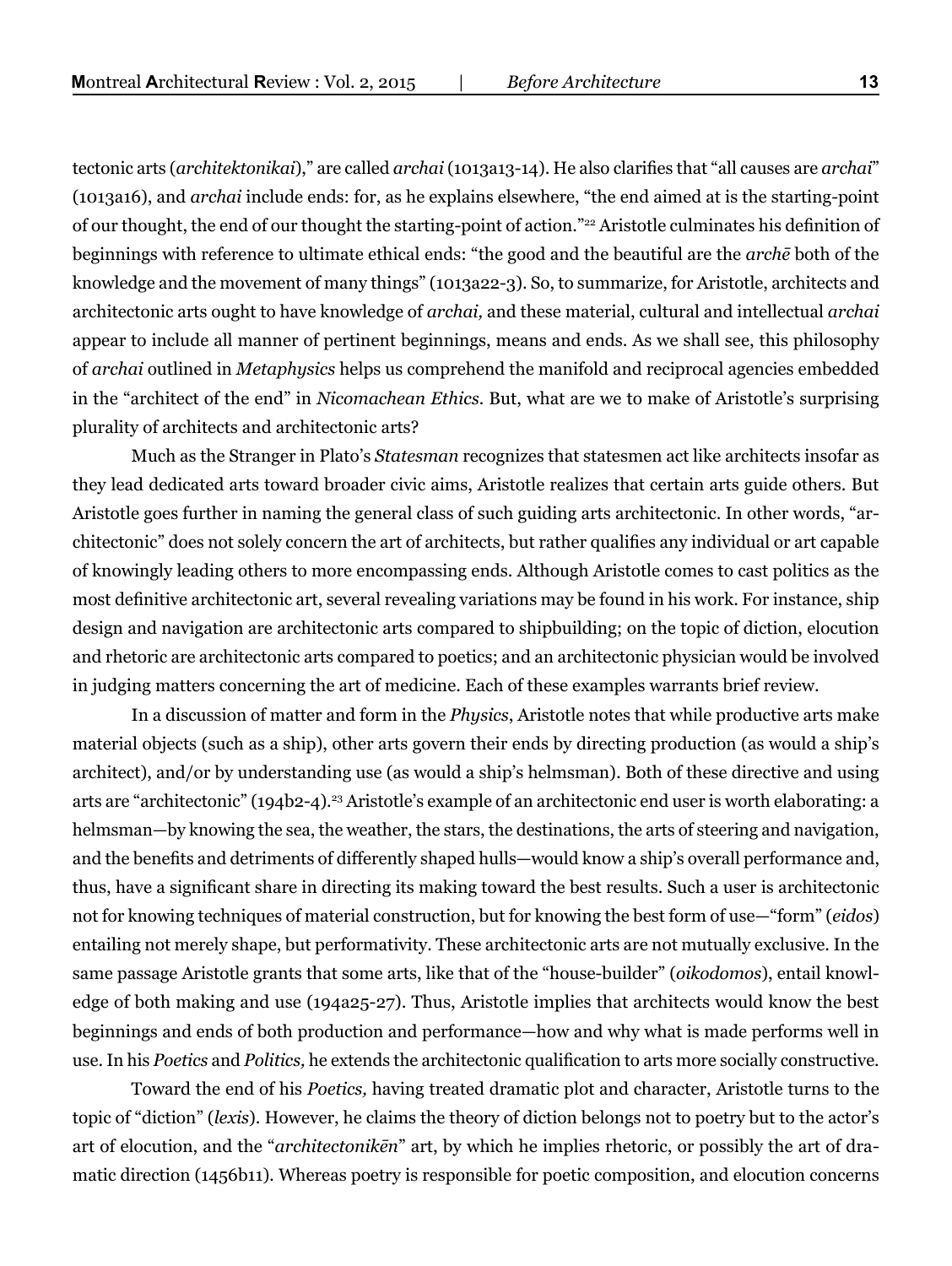dramatic delivery, the architectonic art would analyze, interpret and judge the composition's performance and reception, evaluating its inflections, turns of phrase, effects and pertinence to occasion.

A digression in *Politics* brings architectonic to the art of medicine, then back to the political electorate. Questioning the capability of the populace to choose the best political leaders, Aristotle raises the parallel example of evaluating physicians. The best judges of a physician's work, he claims, are not laymen, but medical practitioners, together with "*architektonikos*" physicians, and those who either study or teach medicine (1282a3-5). However, he admits, experts are not always the best judges. In some arts, the better judges are all those involved in an art's benefits and use—the end users (as argued above). For instance, "knowledge of the house is not limited to the builder only," but extends to its inhabitants, just as the best judges of a feast are its guests, not its cook (1282a20-23). Bringing these observations back to bear on the public electoral process, Aristotle wisely concludes that, although some specialized figures (like treasurers and generals) may be best appointed by political experts, the collective populace would (in healthy regimes) best judge public representatives, since "each individual among the many has a share of excellence (*aret*ē) and practical wisdom (*phronēsis*)" (1281b<sub>3</sub>-4).<sup>24</sup> And, so, in this digression, the architectonic qualification tacitly shifts from experts (who are vulnerable to self-interest) to the knowing *polis* as a whole—to the heterogeneous community constituting the city and living with the political results.

Regardless of field, what unifies the architectonic arts in the above set of examples is knowledge of the worlds within which particular works and practices would interact. Such knowledge of relevant cultural contexts—the world of the sea, of language arts, medicine, or city life—enables the direction of related arts toward the best ends. Individuals with such knowledge would be capable of deliberating well and deciding wisely, making the best possible decisions in view of their appropriately comprehensive understanding and experience. The protagonists of architectonic arts do not necessarily have all the technical skills to produce the work in question (the helmsman does not build the ship, the rhetorician does not compose the dramatic poem). Rather, by involvement in the use and performance of what others make, architectonic agents have the requisite capabilities and foresight to judge whether the work might be, in the end, good.

The next set of examples makes the processes inherent to architectonic judgment more explicit. Here architects are tied to a trio of intellectual capabilities governing decision-making: reasoning (*logos*); deliberating in view of practical action (*phronēsis*); and thorough thinking (*dianoia*)—literally, using the mind (*nous*) all the way through, across, or from side-to-side (*dia*). These are powers not simply to reason and think, but to reason and think in ways that are both pertinent to particular situations and comprehensive in their considerations and implications. In an aside of *Eudemian Ethics*, Aristotle calls such full and cogent thinking "practical and architectonic intelligence (*dianoia*)" (1217a6-7). The ensuing passages from Aristotle's political and ethical inquiries expand on these cognitive capabilities.

In the opening book of *Politics*, as a prelude to examining political structures of cities, Aristotle reviews the governance of those communities of which a *polis* is composed: domestic households. His purpose is to critically identify and understand different kinds of leadership. In this context, he uses the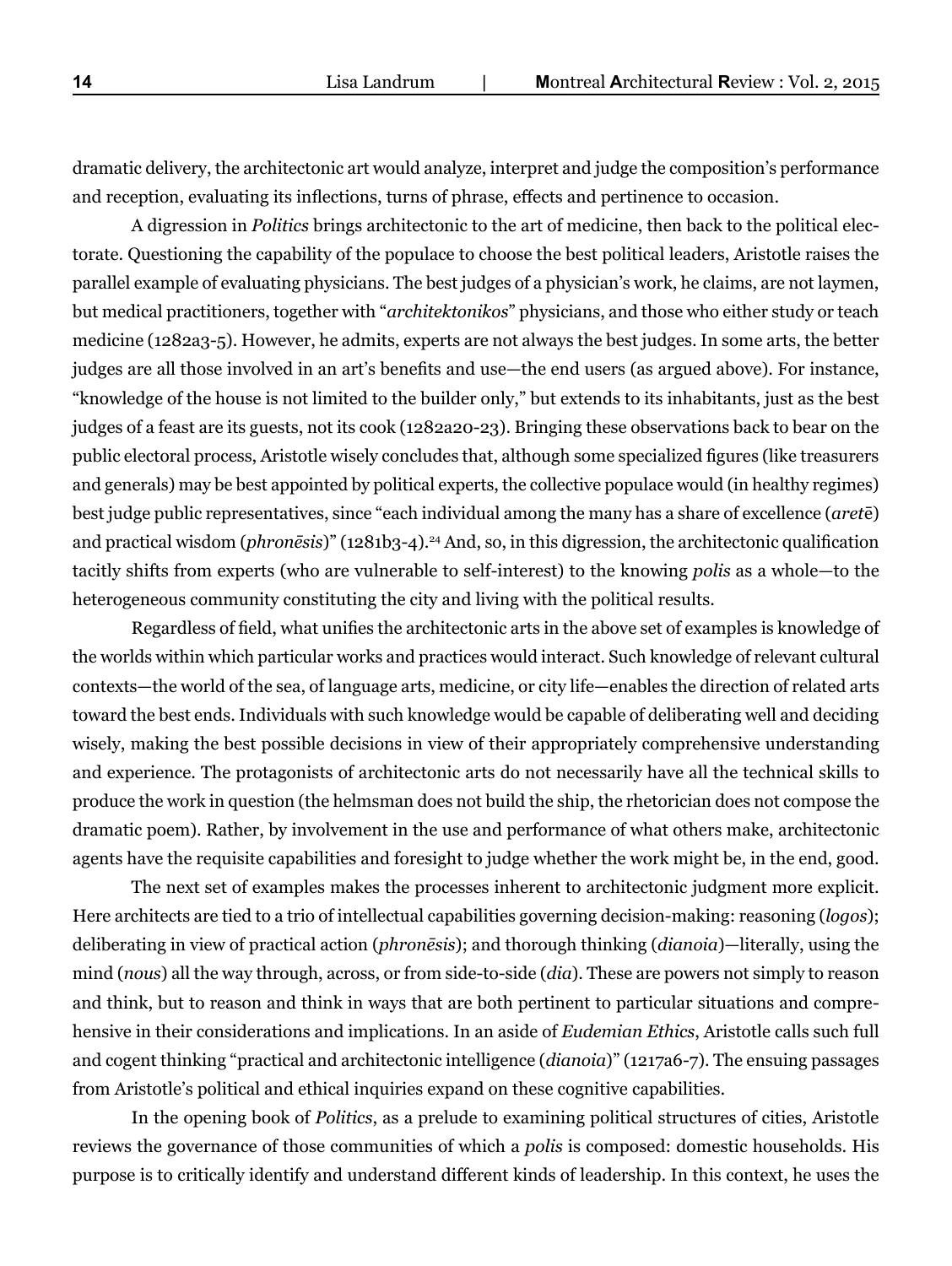example of architects to help describe the directive agency of household managers. Initially, in a way that is simultaneously poetic and offensive (to modern ears), he explains that household managers require slaves as "ministers of action" to operate the tools and instruments of production. For, he says, such instruments do not move of their own accord, "obeying or anticipating the will of others like the statues of Daedalus or the tripods of Hephaestus," for if they did, then "architects would not need assistants, nor masters slaves" (1253b35).25 While rejecting Aristotle's views on slavery, we may learn from his portrayal of the dynamic between leading and assisting agents, which he euphemistically suggests can resemble that magically anticipatory dynamic between mythic artisans and obeisant automata. Yet whereas Daedalus and Hephaestus initiate wondrous works through ineffable cunning, domestic and civic leaders need both skilled collaborators and skill in leading them, since mortal leaders bring about transformation not by magic, but through social interaction, persuasive communication, and, most importantly for Aristotle, deliberative reasoning, or *logos*. Thus, ultimately rejecting house-masters (and slave-masters) as models for statesmen (1255b16-39), Aristotle identifies *logos* (not familial blood ties) as the primary agent responsible for fostering common bonds, equity and order in society. In the *Politics*, *logos* is defined, foremost, as that discursive power which discloses what is helpful and harmful, just and unjust (1253a14-16). A few chapters later*,* Aristotle personifies this justly and socially constructive power of *logos* as architect. While every free member of a household and city would have some share in this intellectual capacity, leading agents must have deliberative reasoning power "in its fullness" (*telios*), as they are obliged to discover and choose (with and on behalf of others) the best means for best ends. This deliberative work, Aristotle claims, "demands an architect, and *logos* is architect" (1260a18-19).

In a similar passage of *Magna Moralia, phronēsis* is architect. The personification arises in this way: following an inventory of moral excellences (courage, moderation, wittiness, and so forth), Aristotle describes the intellectual excellences (*aretai*), especially *phronēsis*, the "capacity for deliberation" by which one strives to choose, judge and see things "rightly" (1197b13-14). To portray the peculiar way in which *phronēsis* is active and practical, Aristotle gives the example of architects, who possess the power of making by virtue of their deliberations, decisions and directions. Thus, an architect is said to have *made* a building as much as its builder (*oikodomos*). Extending this analysis to all excellences, Aristotle concludes, "all the excellences are practical, and *phronēsis* is a kind of *architektōn* of them; for as she directs, so the excellences and good men act" (1198b6-7).<sup>26</sup> The subsequent passage tempers this authority by re-qualifying *phronēsis* as a good housekeeper, or steward, appropriately dispensing work to others so that the head of the house (*sophia*) may leisurely pursue philosophical study (1198b10-16). This governing yet medial (even servile) role of *phronēsis* recurs in *Nicomachean Ethics*, when Aristotle admits it strange that "*phronēsis,*  though inferior to *sophia*, will exercise greater authority" (1143b33-4). But, as he clarifies, this is because *phronēsis* issues orders not *to sophia* but for its sake, providing for *sophia's* "coming into being" (1145a8). Thus, by implication, these passages cast architects, acting with *phronēsis*, as both serving wisdom and generating preconditions for its flourishing.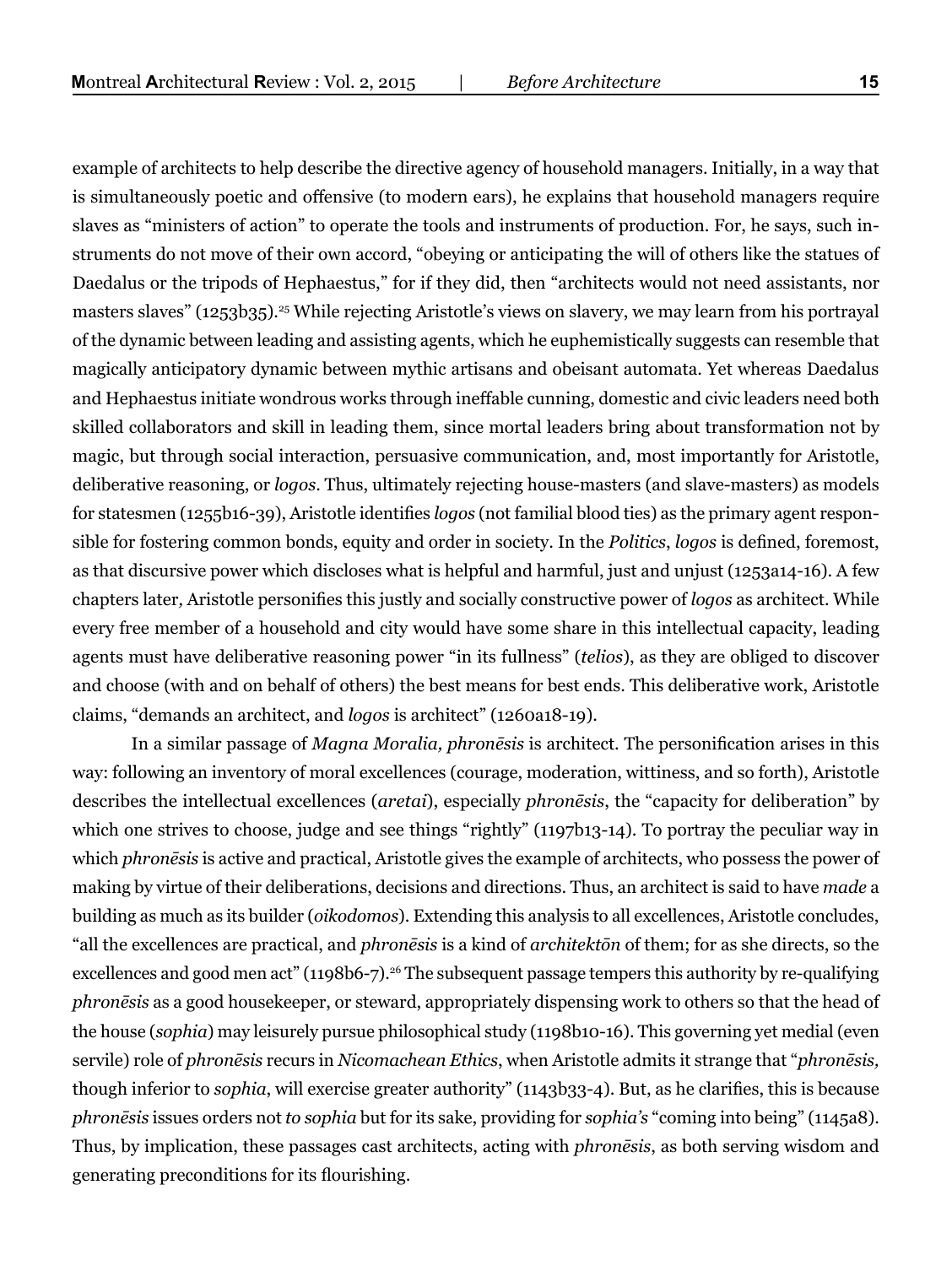Aristotle argues for the *activity* of intellectual excellences also in book seven of *Politics.* Just prior to presenting his celebrated description of an imagined best *polis,* Aristotle defends the practical value of philosophical speculation. Against those who would value political life but dismiss a life of contemplation (*bios theōrētikos*) as inactive, impractical and unproductive, Aristotle argues that theory is indeed an excellent form of *praxis*:

the thoughts (*dianoēseis*) and contemplations (*theōrias*) which are independent and complete in themselves [are practical]; since acting well (*eupraxia*), and therefore a certain kind of action, is an end, and even in the case of external actions, [the architects (*tous architektonas*), through their thinking (*tais dianoiais*), are] most truly said to act  $(1325b20-24).$ <sup>27</sup>

This passage makes clear what has been intrinsic in the above series of examples: that thinking oriented toward action is more (not less) active than overtly productive arts; and that theoretical contemplation, if practiced well, is an end in itself. In Aristotle's *Nicomachean Ethics* (as in *Magna Moralia*) such cognitive capabilities are discussed under the heading of intellectual, or dianoetic, excellences (*aretai dianoetikai*). These thinking powers guide ethical and theoretical action toward manifesting and contemplating what is "good." With this we turn to a final set of corroborating examples and to Aristotle's most comprehensive provocation that architects have political and philosophical obligations to contemplate, choose and manifestly pursue such an end.

In *Nicomachean Ethics* Aristotle involves architects in three interrelated ways: to define politics as an "architectonic" art, one that leads and supports other arts in striving toward ends that are good for the city; to distinguish (within this political art) an "architectonic" *phronēsis*, the scope of which entails not personal choices made in isolation but representative decisions concerning civic affairs; and to identify the political philosopher as an "architect of the end," one capable of discerning the comprehensive "good" at which a city ought to aim and making this target conspicuous for others. Since aspects of these points have been sketched above, the following review of passages will also serve as a summary of the multifaceted practical, ethical and theoretical role Aristotle projects for architects and architectonic arts. Because architectonic terminology is integral to pivotal arguments of his ethical inquiry, it is best to consider the passages in relation to the philosophical work as a whole.

At the start of *Nicomachean Ethics*, Aristotle optimistically claims that every art, inquiry, action, and choice aims at some good as its end. However, he acknowledges, such ends vary: "of medicine, the end is health; of shipbuilding, a ship; of generalship, victory; of household management, wealth" (1094a8-9). Aside from varying in outcome, such ends vary in scope and significance. Some are narrowly focused, others more encompassing. He gives an example: "just as bridle making and such other arts… fall under horsemanship, while this art and every action related to warfare fall under generalship, so in the same manner, some arts fall under one capacity, others under another" (1094a10-15). Honing in on his subject*,* he then explains: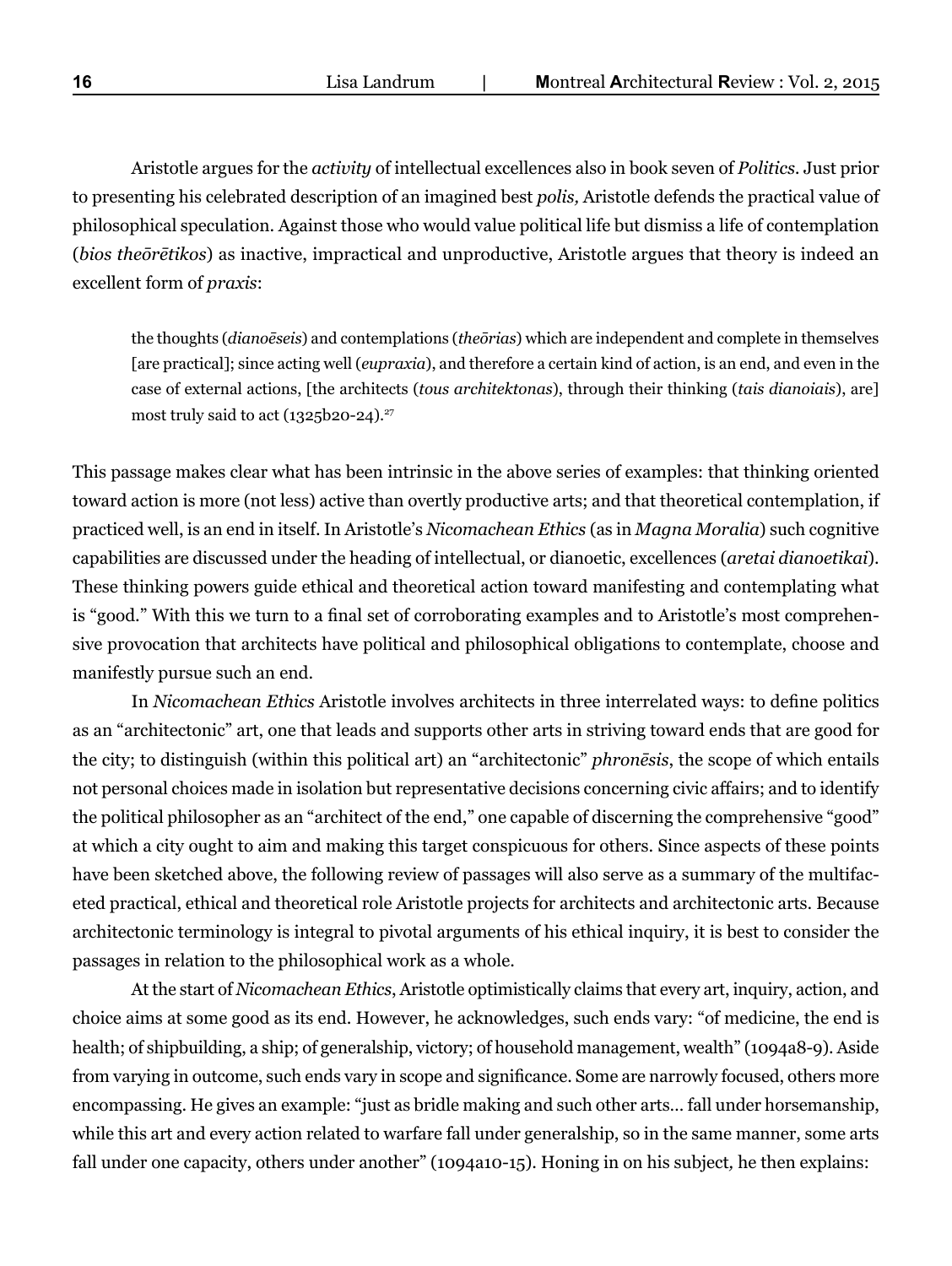in *all* of them [*sc.* sciences, arts, and capacities], the ends of the architectonic ones (*architektonikōn*) are more choiceworthy than all those that fall under them, for these latter are pursued for the sake of the former…

If, therefore, there is some end (*telos*) of our actions that we wish for on account of itself, the rest being things we wish for on account of this end… clearly this would be the good (*agathon*), that is, the best (*ariston*). And with a view to our life, then, is not the knowledge of this good of great weight, and [if we discern it] would we not, like archers in possession of a target, better hit on what is needed? If this is so, then one must try to grasp, in outline at least, whatever it is and to which of the sciences or capacities it belongs.

But it might be held to belong to the most authoritative and most architectonic one (*architektonikēs*), and such appears to be the political art (*politike*). (1094a15-28).<sup>28</sup>

With these opening arguments, Aristotle establishes interrelated hierarchies of arts, ends, and goods. But hierarchy itself is not the goal. His purpose is best understood not simply as vertical evaluation (ranking certain arts higher or lower than others), but more as practical orchestration for the sake of mutually beneficial results. The architectonic art would deploy and direct a plurality of civic arts (which, in turn, direct others), deciding which ought to be performed and learned (and to what degree), with the aim of securing and preserving what is good for the *polis* as a whole (1094b1-11)*.* Employing a spatial metaphor, Aristotle explains (in the passage immediately following) that the architectonic end "would *encompass* those of the others" (1094b6), "encompassing" (*periechein*) meaning, literally, "to hold" (*echein*) "around" (*peri*-). This implies the architectonic art would actively encircle, delimit and support multifarious goods within its protective and edifying embrace—as a city would hold its citizens, and ether the earth.<sup>29</sup> This embracing gesture presents the architectonic art less as an upper rung on a hierarchal ladder and more as a surrounding horizon, palpable yet ambient. The image is more inclusive than divisive. This embracing-encompassing function is also a feature definitive of "place" (*topos*), as Aristotle describes it in the fourth book of his *Physics*. 30 Thus, we could say that the architectonic art of politics, at its best, creates a bounded place—a supportive delimited situation—for many good things to come into being.

Together with supporting a city's myriad goods, Aristotle posits the architectonic art as possessing knowledge of a single comprehensive "good"—the best "end" (*telos*) and "target" (*skopos,* root of the English word "scope") at which a whole *polis* ought to aim. According to Aristotle, everyone agrees that this target's name is *eudaimonia* (conventionally translated as "happiness"), but they disagree on what it actually is (1095a18-21). Working toward his promised "outline" of this ultimate good—a "sketch" he hopes others will later fill in<sup>31</sup>—he comes to define *eudaimonia* as an activity of "living well" and "acting well," consisting of *eupraxia*, "good-practice" or "good conduct" (1095a18-20; 1098b21-2). In his discussion of magnificence, Aristotle offers some examples of *eupraxia* at the scale of the city: hosting foreign guests; leading diplomatic embassies; participating in gift exchanges; equipping ships; ornamenting one's house in ways that ennoble the *polis*; and supporting great (*mega*), beautiful (*kalos*) and wondrous (*thaumaston*)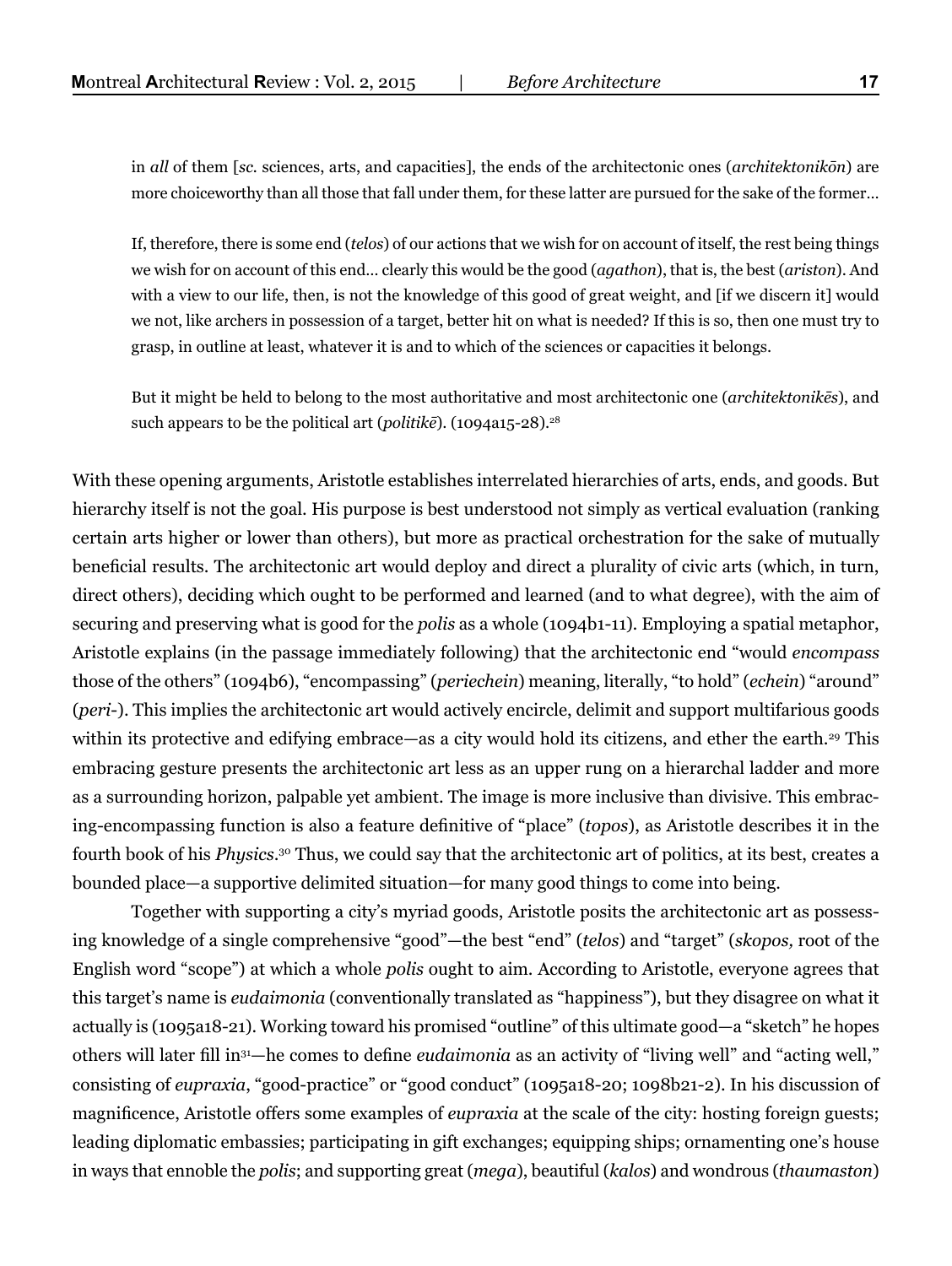works, including sacred buildings, public offerings, choral performances, and civic feasts (1122b16-1123a19). However, since the good of a city depends on good actions of citizens, Aristotle's primary concern (the core of his treatise) is to describe varieties of good conduct.

Books three to five of *Nicomachean Ethics* outline eleven such "ethical excellences" (*aretai* ēthikai), each defined as the middle, or mean (*meson*), between extremes. For instance, courage is the mean between cowardliness and recklessness; and friendliness is a middle disposition between being unfriendly (quarrelsomeness) and overly friendly (flattery). Such excellences (even magnificence) are, thus, in-between, not on top. This is neither a valorization of mediocrity, nor a pacification of individuality, but rather an agitation for appropriately empowering agency—even anger is praiseworthy in some situations (1125b33). Excellent conduct entails both feeling and acting with apt moderation, "when one ought and at the things one ought, in relation to those people whom one ought, for the sake of what and as one ought—all these constitute the middle as well as what is best" (1106b21-23). However, discerning the exemplary middle way in the variegated flux of life situations is difficult. It is not simply a matter of calculating a half-way mark, as on a ruler; but more, as the Stranger in Plato's *Statesman* suggested, reckoning with an array of dynamic contingencies to discover and choose what is most moderate, appropriate, timely and obliging in particular circumstances. Drawing on another spatial analogy, Aristotle clarifies that, in practice, the middle is not a point, but a region: "there is a certain defining boundary (*horos*) of the middles" (1138b23).32 *Horoi* (plural of *horos*) were common boundary stones in ancient Greece, permanently marking perimeters and thresholds of properties, such as the open public area of a temple precinct (*temenos*), a marketplace (*agora*), or, more regionally, the frontiers of a city-state (*polis*). Just as multiple boundary stones would delimit spaces of proper sacred and civic action in a *polis*, Aristotle proposes ethical *horoi* to delimit and orient conduct in daily life. Thus, while looking to an excellent "target" one "tightens and loosens" the sinews of conduct within a bounded region of appropriateness—between excesses and deficiencies (1138b22-3). Aristotle's treatise discursively demarcates these boundaries, establishing an ethical frame of reference—a horizon (of which *horos* is root)—in relation to which various manifestations of good action (*eupraxia*) and *eudaimonia* might play out.

Having established regions of ethical action, Aristotle, in book six, seeks to clarify the correct mode of reasoning (*orthos logos*) by which one would become skilled in aiming at the excellent middles. Considering each of the various ways of apprehending truth,33 he predictably emphasizes *phronēsis*, which, like an architect (as mentioned above), enacts flexible decision-making in the midst of difficult situations. Aristotle then elaborates the deliberative, decisive and directive capacities of *phronēsis*, many of which have been sketched above. However, he introduces a new distinction: "a certain architectonic"—within the scope of political *phronēsis*—oriented toward framing those general limiting conditions that might encourage good actions in particular circumstances (1141b22). He clarifies, somewhat, a few lines later: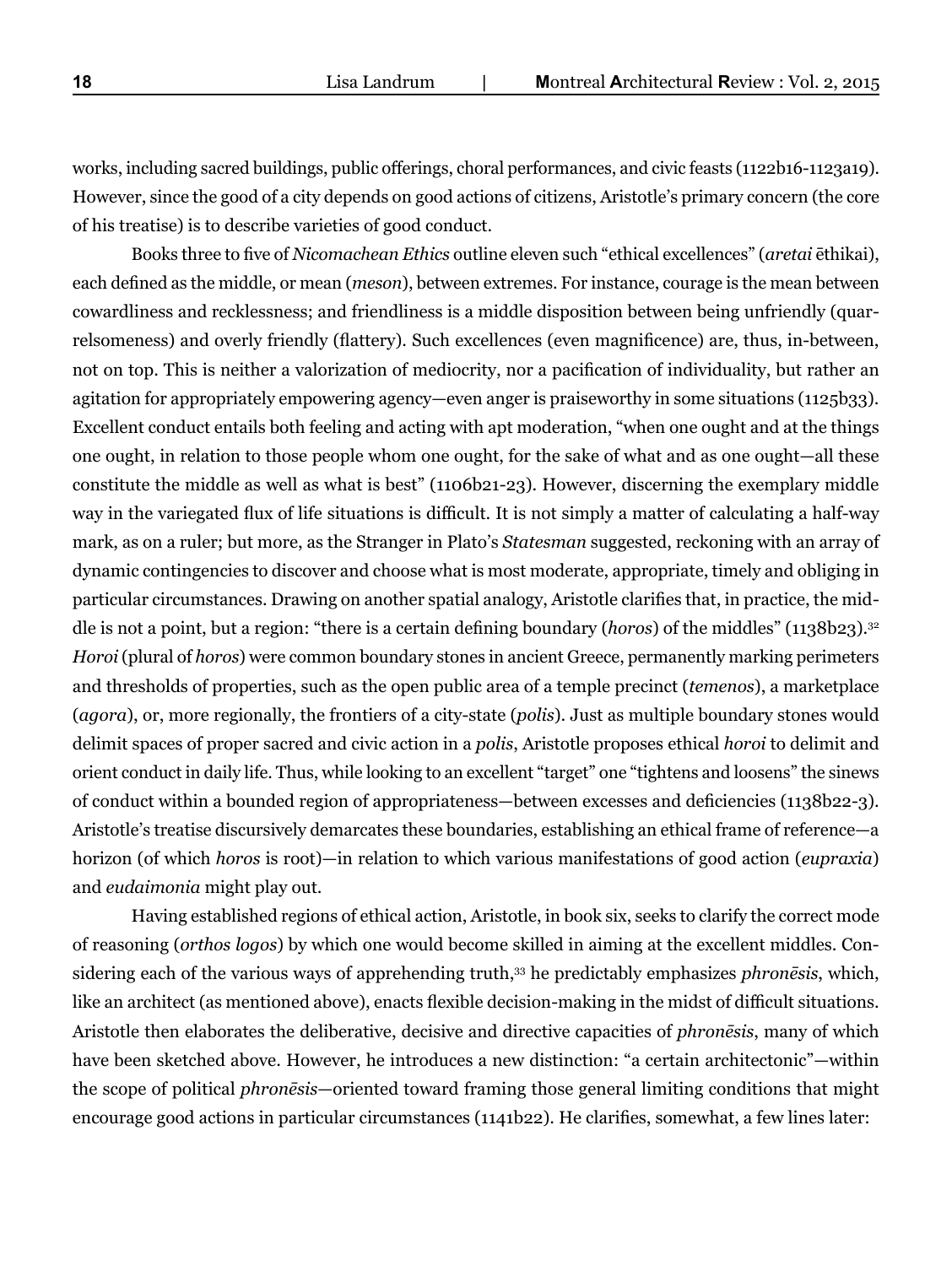Of *phronēsis* that is concerned with a city, one part is an *architektonikē phronēsis*, namely, the legislative art (*nomothetikē*); the other, concerned with particulars, bears the name that is common to them, 'the political art,' and is bound up with action and deliberation. For a specific decree is a matter of action, as it is the last thing (in the process of deliberation). Thus people say that only those (who issue decrees) are engaged in political life, for they alone act, just as *cheirotechnai* [manual artisans] do (1141b25-28).

Within the encompassing architectonic art of politics, Aristotle identifies an architectonic art of establishing general laws, and this legislative practice is architectonic because it, in turn, encompasses and guides the more particularized art of negotiating specific decrees with a view to the good. In spite of what "people say," each of these domains is political and practical, and each is architectonic in its own way. Whereas lawmakers (and city founders) framed general laws, any advocate in the Assembly could negotiate particular decrees—ultimately decided by popular vote.34 Both kinds of political agents would (ideally) act with *phronēsis*; however, they performed differently. Fashioning decrees involved hands-on politicking amid the people, deliberating and adjusting laws in accommodation of specific circumstances to ensure equity. Aristotle compares this task to that of a mason working with a malleable leaden rule to fit each irregular stone into a cohesive whole (1137b26-32)—thus, his apt comparison to manual artisans. Alternatively, the preliminary work of founding more general constitutional laws (conceived with appropriate looseness so as to be adaptable) demanded more synthetic consideration of local and global *archai*: knowing the best starting points to help bring a city's good into being, and understanding this city in relation to others—past, foreign and future. Those performing with "architectonic *phronēsis*" would make decisions in consideration of an appropriate mix of particulars and universals, including remembered and imagined particulars of cities—not only as they were and are, but as they might and ought to be.

This example again demonstrates the plasticity, inclusivity, and mobility of Aristotle's architectonic qualification. Its scope and capabilities are general and loose enough so as to be adapted—like a malleable rule—to diverse arenas of action, without losing sight of any architectonic art's fundamental target: obligations to the common good. In the final example, Aristotle bends and extends the architect qualification to himself.

In book seven, Aristotle finds that to advance his inquiry he "must make another beginning (*archē*)" (1145a15). He proceeds to describe kinds of conduct falling outside the bounds of appropriateness, ultimately advocating for self-restraint and perseverance. He then returns to his sketch of the good. Seeking to correct received opinion that *eudaimonia* can be reduced to the pursuit of pleasure and avoidance of pain (criteria challenged in Plato's *Gorgias*), Aristotle suggests that this exemplary mode of well-being entails a middle disposition mingling the two. For he admits there are certain "wondrous" pleasures "intermixed" with *eudaimonia* (1177a22-27), just as there are certain pains accompanying noble deeds (1104b11). But, more importantly, Aristotle argues that this ultimate good is found not by pleasure-seeking in itself but by careful thought and correct choice, guided by consideration of all aspects of the good: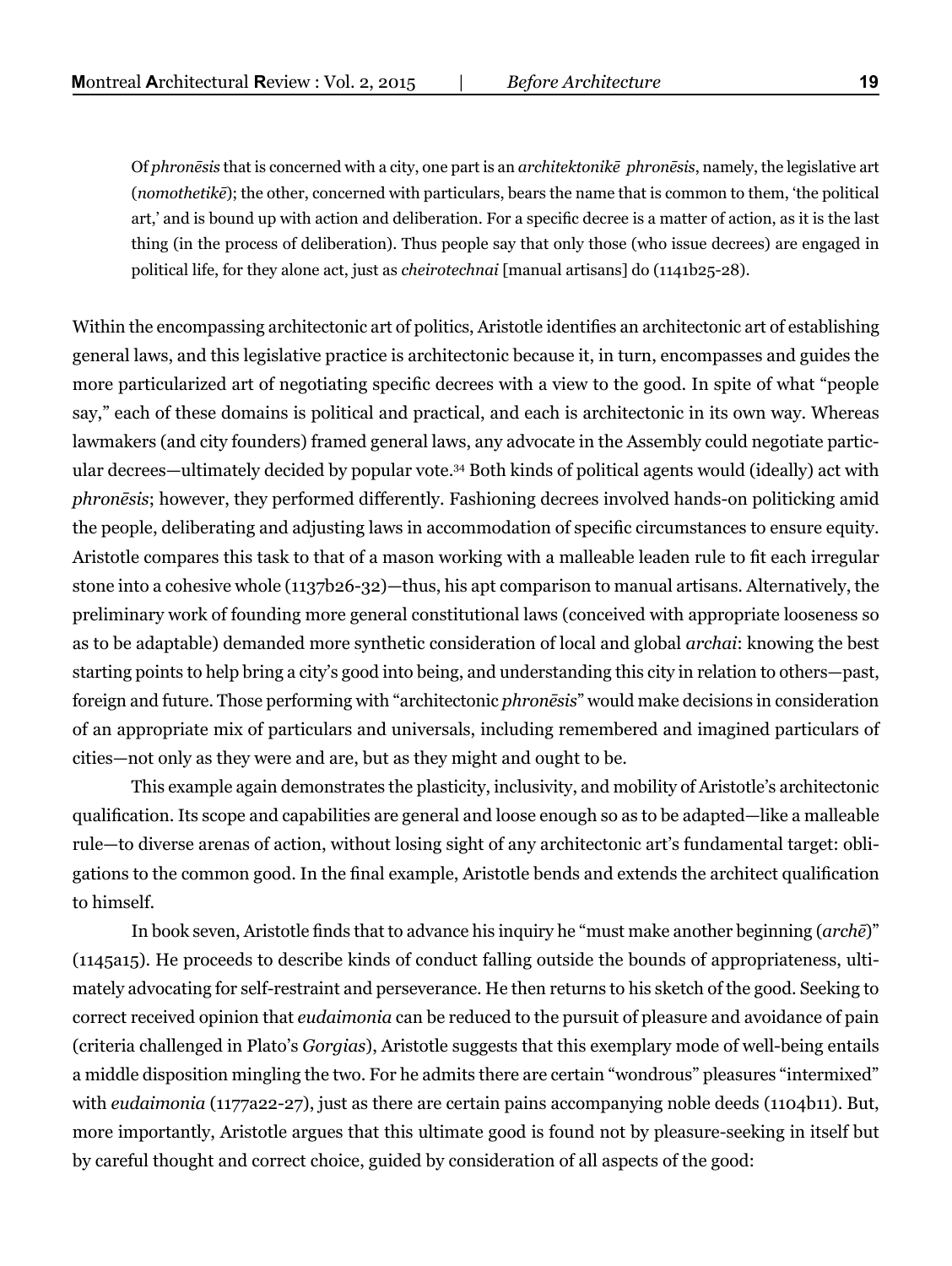Contemplating (*theōrēsai*) what concerns pleasure and pain belongs to him who philosophizes about the political art. For he is the architect of the end (*tou telous architek*ō*n*) with a view to which we speak of each thing as being bad or good in an unqualified sense (1152b1-4).

While an experienced politician may bring about what is good in particular situations, the political philosopher—in fully contemplating both particulars and universals—would, like an architect, be capable of critically discerning and making manifest for others the ultimate common good at which a city ought to aim. This optimistic pursuit should not be mistaken for suggesting that architects *are* good. There is nothing inherently good about architects. Indeed, Demosthenes, the great Athenian orator and exact contemporary of Aristotle twice refers to "architects" of deceitful and malicious schemes.35 However, Aristotle presents architects not at their worst, but at their best—projecting architects as they ought and might yet be. In effect, with these lines and throughout the subsequent passages, Aristotle posits the political philosopher, the "architect of the end," as a teacher of potential lawgivers,<sup>36</sup> but also of any receptive citizen willing to take pains to pursue and produce a shared *ethos* of *eudaimonia*.

## Conclusion: Beginning Again

Aristotle closes *Nicomachean Ethics* with two books describing various forms of friendship, especially the rare community of "complete friendship" (*teleia philia*) among those sharing in a pursuit of wisdom.37 Correspondingly, in the tenth and final book he posits "complete *eudaimonia*" as an activity "coextensive with *the*<sub>o</sub>ria."<sup>38</sup> Yet, in spite of these efforts toward completion, Aristotle admits, in conclusion, that he has not yet reached his "end" (*telos*), for his primary purpose has been to cultivate good actions not only of individuals but of cities (1179a35-b2). Thus, *Ethics* becomes the *archai* for civic transformation. As is well known, his closing chapters open an inquiry on political constitutions, anticipating his treatise on *Politics*. And *Politics*, arguably, ends with a call for architecture, for establishing appropriate public buildings, monuments and festivals with a view to sustaining social harmony and participation in practices of democracy (1321a35-1321b4).39

What, then, of architects? Throughout this review, Plato and Aristotle have been shown to consistently present architectonic agents as exemplary civic and intellectual leaders acting in awareness of their own (and others') limits, with knowledge of the most appropriate *archē*, and with a view to the most comprehensive aims—the common good. This discloses an alternative and more accurate etymology of architects: not as master-builders but as leaders and makers of beginnings (*archai*).

The aim of this essay has been not only to rediscover the discursive beginnings for a renewed philosophy of architecture, but to suggest how these philosophical *archai* might help present-day archi-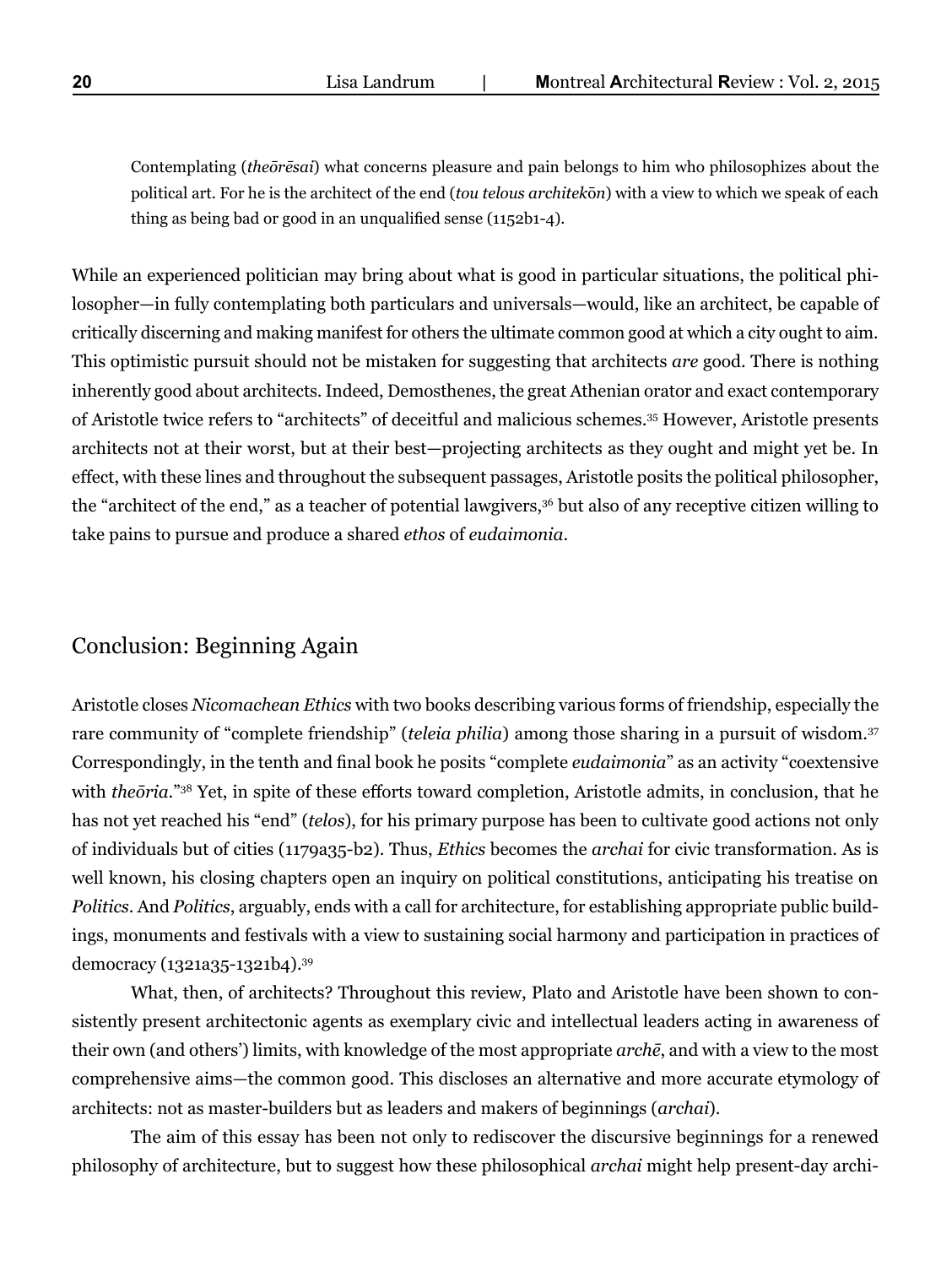tects reimagine the full relevance of their still contested role. Plato and Aristotle give us no incontestable answers to our predicaments, but their inquiries can assist us in arriving at the best questions concerning what is good. As the scholar and teacher Christopher Long writes,

The good is thus at once elusive and alluring. Its transformative political power comes not to those who pretend to possess it but rather only to those who recognize that the source of its power lies in the way it requires each new generation to take it up as a question and work it out in living dialogue together.40

The closing line of *Nicomachean Ethics* looks forward to this subsequent task, which at the close of this essay we must each take up as our own: "With this as our beginning, then, let us speak" (1181b23).

#### **Notes**

- 1 Cicero, *de Officii* 1.151.
- 2 In these early inscriptions, which are more contractual than commemorative, an "architect," often called out by name, is made responsible for specific tasks: namely, preparing overall specifications (s*yngraphai*) for designated works and, sometimes, detailed measures (*metra*), models (*paradeigmata*), and templates (*anagrapheus*); presenting specifications to Council (the *Boulē*); providing on-site direction; supervising ongoing construction together with appointed treasurers and sacred officials; and reporting back to the people in the Athenian Assembly (the *Ecclēsia*). See especially, *IG* I3 35; *IG* I3 64; *IG* I3 52; *IG* I3 32; *IG* I3 79; *IG* I3 78; *IG* I<sup>3</sup> 474; *IG* II<sup>2</sup> 1685; and *IG* II<sup>2</sup> 1666. *IG* = *Inscriptiones Graecae* (Berlin, 1873-), digitally available at [http://epigraphy.packhum.org/inscriptions/.](http://epigraphy.packhum.org/inscriptions/) For a translation and discussion of one of the most intact inscriptions concerning Philon's Arsenal at Pireaus (IG II<sup>2</sup> 1685), see J.A. Bundgaard, Mnesicles. *A Greek Architect at Work*, Trans. Ingeborg Nixon. (Copenhagen: Gyldendal, 1957), 117-21.
- 3 Herodotus, *Histories* 2.175.5; 3.60.3-4; 4.87.1-88.1; 7.36.1.
- 4 Aeschylus, *Dik*ē *Play* 16. Lisa Landrum, "Ensemble Performances: Architects and Justice in Athenian Drama," in *Architecture and Justice: Judicial Meanings in the Public Realm*, ed. Nicholas Temple, Jonathan Simon and Renee Tobe (Farnham/Burlington, VT: Ashgate, 2013), 245-56.
- 5 Euripides, *Cyclops* line 477 (circa 424, or 408 BCE); Aristophanes, *Peace* 305 (421 BCE). Lisa Landrum, "Performing Theōria: Architectural Acts in Aristophanes' *Peace*," in *Architecture as a Performing Art*, ed. Gray Read and Marcia Feuerstein (Farnham/Burlington, VT: Ashgate, 2013), 27-43.
- 6 The demiurge is twice called a carpenter, builder, or "framer" (*tektainomenos,* 28c6, 68e5), and is repeatedly said to engage in "framing" (*tektainomai,* a verb form of *tektōn*, 30b, 33b, 36e, 45b, 70e, 91a).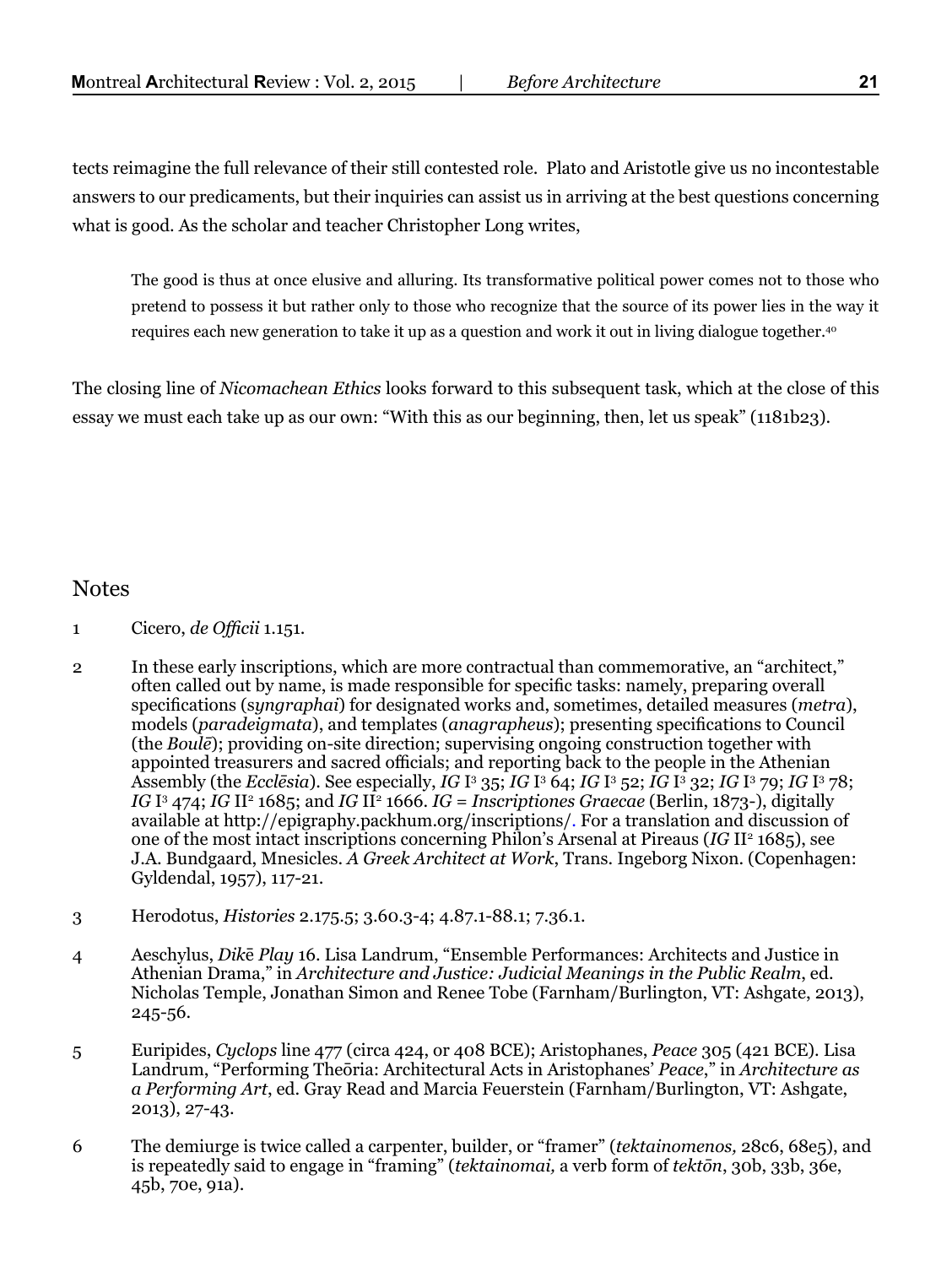- 7 Trans. Seth Benardete, *The Being of the Beautiful. Plato's Theaetetus, Sophist and Statesman. Translated and with Commentary* (Chicago and London: University of Chicago Press, 2006. First edition 1984), iii, 1-67. My translation substitutes "architect" for Benardete's "masterbuilder" and "leader" for "ruler." Subsequent translations of *Statesman* are from this edition.
- 8 For this expression, and the value of such digressions in advancing Plato's key arguments, see Eric Voegelin, *The Collected Works of Eric Voegelin, Vol. 16, Order and History, Vol. III, Plato and Aristotle,* ed. Dante Germino (Columbia and London: University of Missouri Press, 2000. First published 1957), 204.
- 9 Plato, *Theaetetus,* Trans. F.M. Cornford in *The Collected Dialogues of Plato,* ed. Edith Hamilton and Huntington Cairns (Princeton: Pantheon Books, Bollingen Series LXXI, 1961), 845-919. *Theaetetus* is the first dialogue in a trilogy that also includes the *Sophist* and *Statesman.*
- 10 *Nicomachean Ethics* 1094b12-26; 1137b26-32*.*
- 11 On these consequences, see Voegelin, *Plato and Aristotle*, 219-20.
- 12 Plato, *Gorgias,* Trans. W.D. Woodhead in *The Collected Dialogues of Plato,* ed. E. Hamilton and H. Cairns, 229-307. Subsequent translations of *Gorgias* are from this edition, unless noted.
- 13 "Revenues," or "tributes" (*phoros*) were obligatory monetary payments made to Athens by its allies. The pooled fund was intended for collective defense, but Pericles was accused of redirecting surplus money to building monuments on the Acropolis.
- 14 Voegelin, *Order and History, Vol. III, Plato and Aristotle*, 78.
- 15 This translation by Christopher Long, *Socratic and Platonic Political Philosophy: Practicing a Politics of Reading* (New York: Cambridge University Press, 2014), 45, with discussion.
- 16 Plato frequently involves *technē* terminology as a foil against which to qualify a *technē* of ethical knowledge, which is *not* exactly *technē* in any instrumental sense. On these two types of *technē*  in Plato's moral philosophy, see David Roochnik, *Of Art and Wisdom. Plato's Understanding of Techne* (University Park, PA: The Pennsylvania State University Press, 1996).
- 17 On Socrates "leading the *logos,*" see Long, *Socratic and Platonic Political Philosophy*, 53-9.
- 18 Jean-François Pradeau, *Plato and the City. A New Introduction to Plato's Political Thought,*  trans. Janet Lloyd (Exeter: University of Exeter Press, 2002. First published in 1997 as *Platon et la cité*), 41-2.
- 19 Aristotle, *Athenian Constitution,* trans. F.G. Kenyon, in *The Complete Works of Aristotle. Bollingen Series LXXI*, 2 Vols, ed. Jonathan Barnes (Clayton, GA: InteLex Corporation, 1992).
- 20 Aristotle, *Metaphysics,* trans. W.D. Ross, *Complete Works.*
- 21 In this passage, Aristotle sets up a series of overlapping and nested relationships of which the architect is a part: "the point of our present discussion is this, that all men suppose what is called wisdom (*sophia*) to deal with the first causes (*aitia*) and the beginnings (*archai*) of things. This is why, as has been said before, the man of experience is thought to be wiser than the possessors of any perception whatever, the artist (*technit*ē*s*) wiser than the men of experience, the *architekt*ō*n* than the *cheirotechnou*, and the theoretical (*the*ōrētikai) kinds of knowledge to be more of the nature of wisdom than the productive (*poi*ētikōn). Clearly then wisdom (*sophia*) is knowledge about certain causes (*aitia*) and principles (*archai*)" *Metaphysics* 981b26-982a3.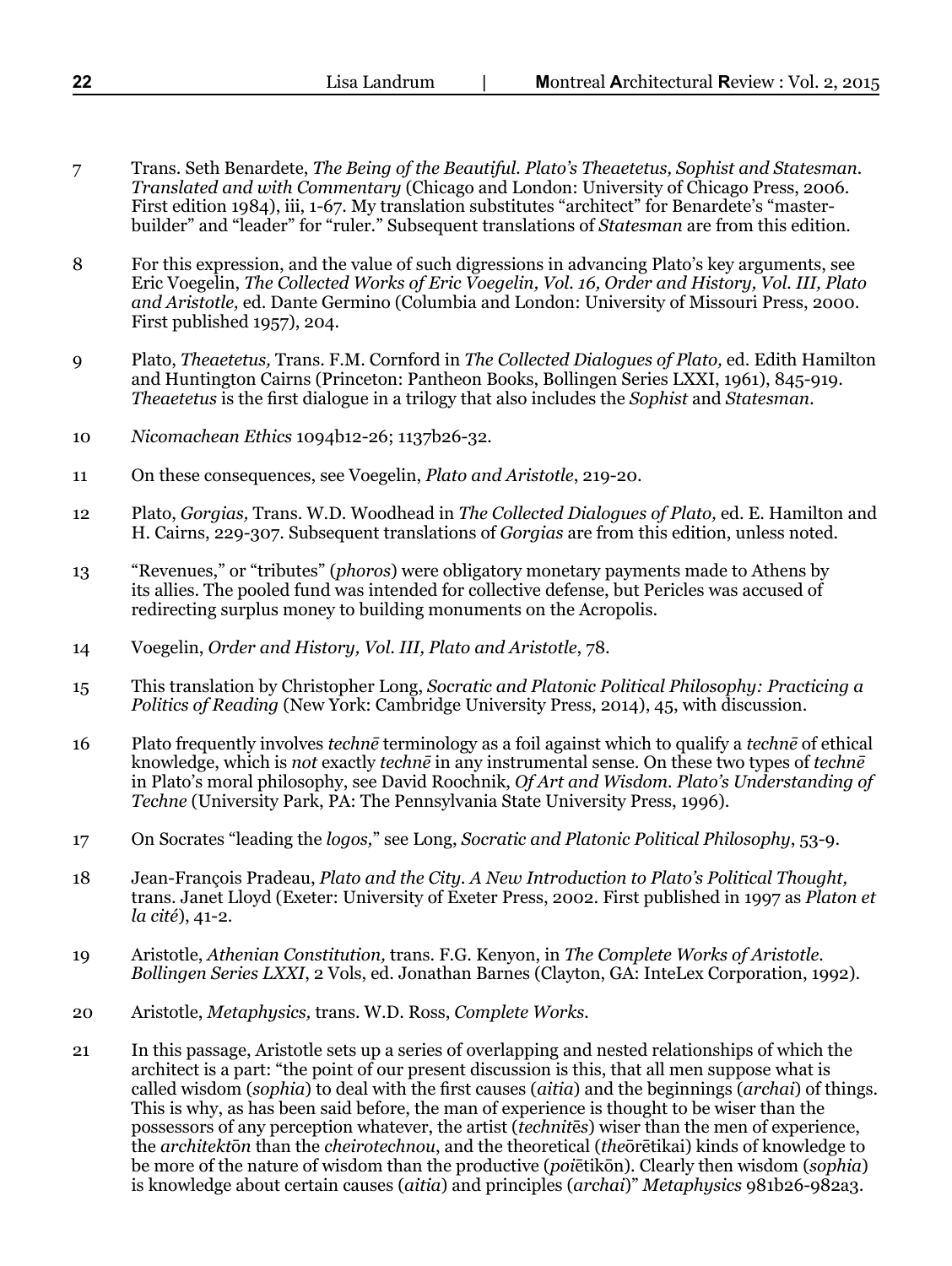- 22 *Eudemian Ethics* 1227b32-3, trans. J. Solomon, *Complete Works.*
- 23 *Physics* 194b2-4, "The arts (*technai*), therefore, which govern the matter and have knowledge are two, namely the art which uses the product and the *architektonikē* art which directs the production of it (*poiētikēs*). That is why the using art also is in a sense *architektonikē*; but it differs in that it knows the form (*eidous*), whereas the *architektonikē* art which is directive (*diapherei*) as being concerned with production knows the matter (*hulēs*)." Trans. R.P. Hardie and R.K. Gaye*, Complete Works.*
- 24 For a related discussion of every individual's capability and responsibility for judgment in modern society, see Hans-Georg Gadamer, "The Limitations of the Expert" in *Gadamer on Education, Poetry and History. Applied Hermeneutics,* trans. Lawrence Schmidt and Monica Reuss (New York: State University of New York Press, 1992), 181-92.
- 25 Aristotle, *Politics*, trans. B. Jowett, *Complete Works.*
- 26 Aristotle, *Magna Moralia*, trans. St.G. Stock, *Complete Works.* The Athenian statesman Demades, a contemporary of Aristotle, similarly personified *Nous* as architect. In the midst of a lengthy self-defense of his own skills as a counselor, Demades argues, "Force does not enable a man to master even the smallest things. It was inventiveness (*epinoia*) and system (*methodō*) that made him yoke the ox to the plough for the tilling of the land, bridle the horse, set a rider on the elephant, and cross the boundless sea in boats of wood. The *architektōn* and *dēmiourgos* of all these things is Mind (*Nous*)." *On the Twelve Years,* 42, J. O. Burtt, trans., *Minor Attic Orators, vol. II.* Loeb Classical Library, No. 395 (Cambridge, MA: Harvard University Press, 1954).
- 27 Aristotle, *Politics,* trans. B. Jowett*, Complete Works*. My insertion restores the missing "architects" to Jowett's translation, following Richard Kraut, *Aristotle Politics Books VII and VIII* (Oxford: Clarendon Press, 1987).
- 28 Trans. Robert C. Bartlett and Susan D. Collins, *Aristotle's Nicomachean Ethics* (Chicago: University of Chicago Press, 2011).
- 29 In the opening lines of *Politics,* Aristotle presents the *polis* as the best kind of political community since it "encompasses (*periechousa*) all the rest" (1252a6). The notion of ether "encompassing" the earth is found in Plato (*Timaeus* 31a), Euripides (Frag. 919), and the fragments of Anaximander. Elsewhere, *periechein* qualifies human embraces—both protective and affectionate.
- 30 *Physics* 212a28-28, "Place (*topos*) is thought to be some surface and like a vessel and surrounder (*periechon*)." For an important interpretation of Aristotle's notion of *topos,* see Edward S. Casey, *Fate of Place: A Philosophical History* (Berkeley: University of California Press, 1997), 53-6, 89.
- 31 Aristotle's word for "outline" is *tupos,* an impression like that made by a stamp on a metal coin, a seal in wax, or a footprint in sand. Later he refers to his "sketch" of the good: "for perhaps one ought to outline it first and then fill it in later. It might seem to belong to everyone to advance and fully articulate things whose sketch (*perigraphē*) is in a noble [or beautiful (*kalōs*)] condition, and time is a good discoverer of or contributor to such things… for it belongs to everyone to add what is lacking" (1098a20-26).
- 32 On Aristotle's imagery of ethical boundary stones, see Sandra Peterson, "*Horos* (Limit) in Aristotle's *Nicomachean Ethics*," *Phronesis* 33.3 (March 1988): 233-250. On the history of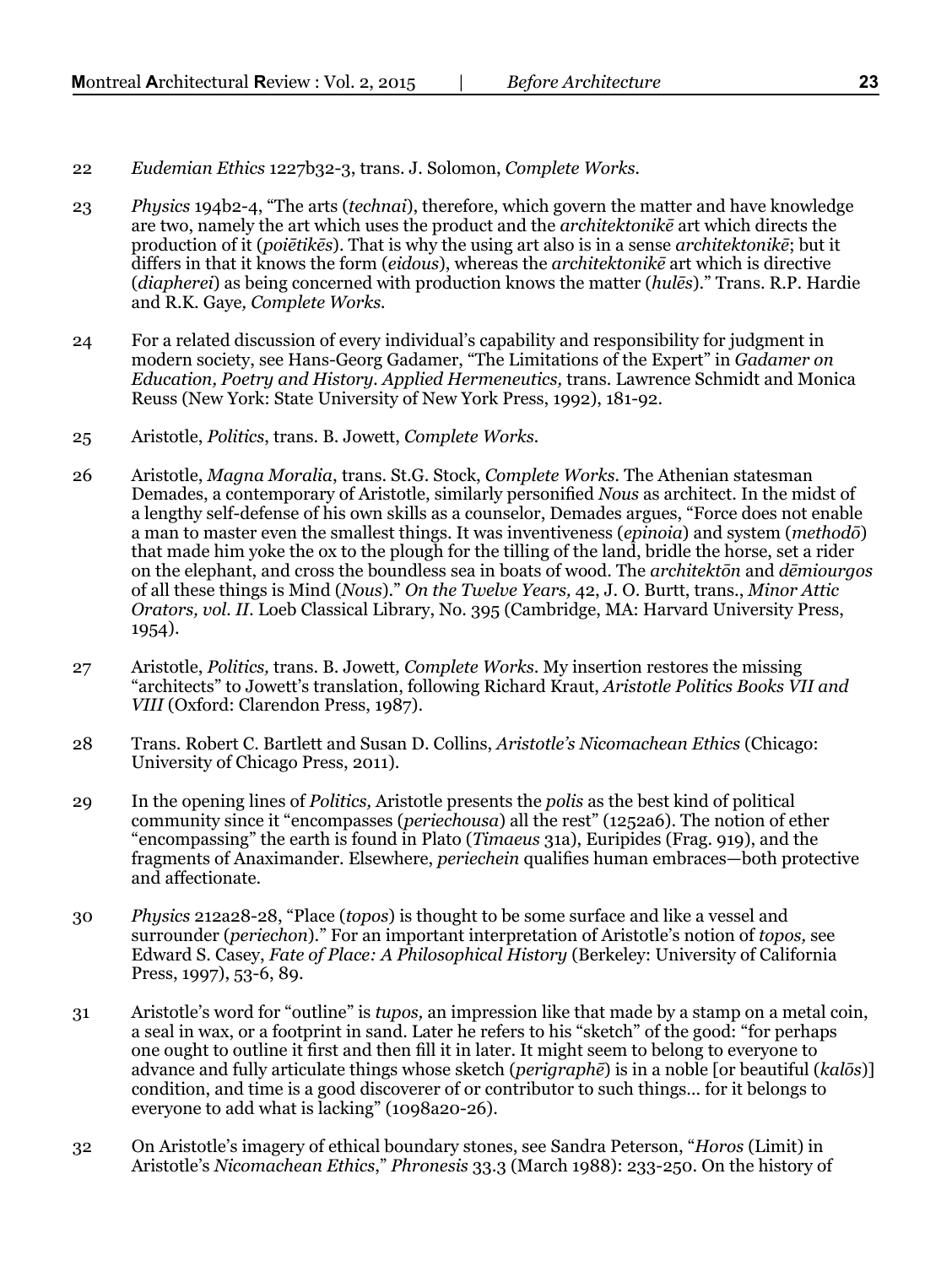the trope, found especially in Greek tragedy, see Deborah Steiner, "Lines of Demarcation: Aesch[ylus] *Ag*[*amemnon*] 485-6," *Classical Quarterly* 62.2 (Dec. 2012): 476-85.

- 33 Aristotle introduces five ways of apprehending truth: art (*technē*), science (*epistēmē*), practical wisdom (*phronēsis*), theoretical wisdom (*sophia*), and understanding (*nous*). Honing in on *phronēsis*, he provisionally sidelines *epistēmē* and *technē,* because *epistēmē* is concerned more with universal and timeless matters, whereas human affairs are particular and changeable, and *technē* is concerned more with things made than actions performed. He further deems *sophia* to belong especially to *epistēmē*, the most theoretical kind of intelligence; whereas *nous* (like *logos*)*,* being a fundamental power of thinking and intuiting required to grasp *archai* and make decisions, suffuses all.
- 34 "Law" takes its name directly from the word for a common "custom" (*nomos*), whereas "decree" (*psēphisma*) is derived from "pebbles" (*psēphoi*) used as electoral ballots for calculating votes in Assembly. Mogens Herman Hansen, "Nomos and Psephisma in Fourth-Century Athens," *The Athenian Ecclesia: A Collection of Articles,* 1976-83 (Copenhagen: Museum Tusculanum Press, 1983), 161-76.
- 35 Demosthenes, *Speeches*, Against Boeotus, II (40.32); Against Dionysodorus (56.11).
- 36 Voegelin emphasizes this point, *Plato and Aristotle*, 337. It has been argued that Aristotle's primary audience consisted of young men eager to become political leaders. See Stephen Salkever, "Teaching the Questions: Aristotle's Philosophical Pedagogy in the *Nicomachean Ethics* and the *Politics,*" *The Review of Politics* 69 (2007): 192-214.
- 37 1156b7, 1157a29-32, and in general all of books 8 and 9.
- 38 1177a11-17, 1178b30, and in general book 10, chapters 7 through 9.
- 39 Scholars have long debated the proper sequence of the eight books of *Politics*. For an argument that places this sixth book as the last, see Peter L. Phillips Simpson, *A Philosophical Commentary on the Politics of Aristotle* (Chapel Hill and London: University of North Carolina Press, 1998).
- 40 Long, *Socratic and Platonic Political Philosophy,* 6.